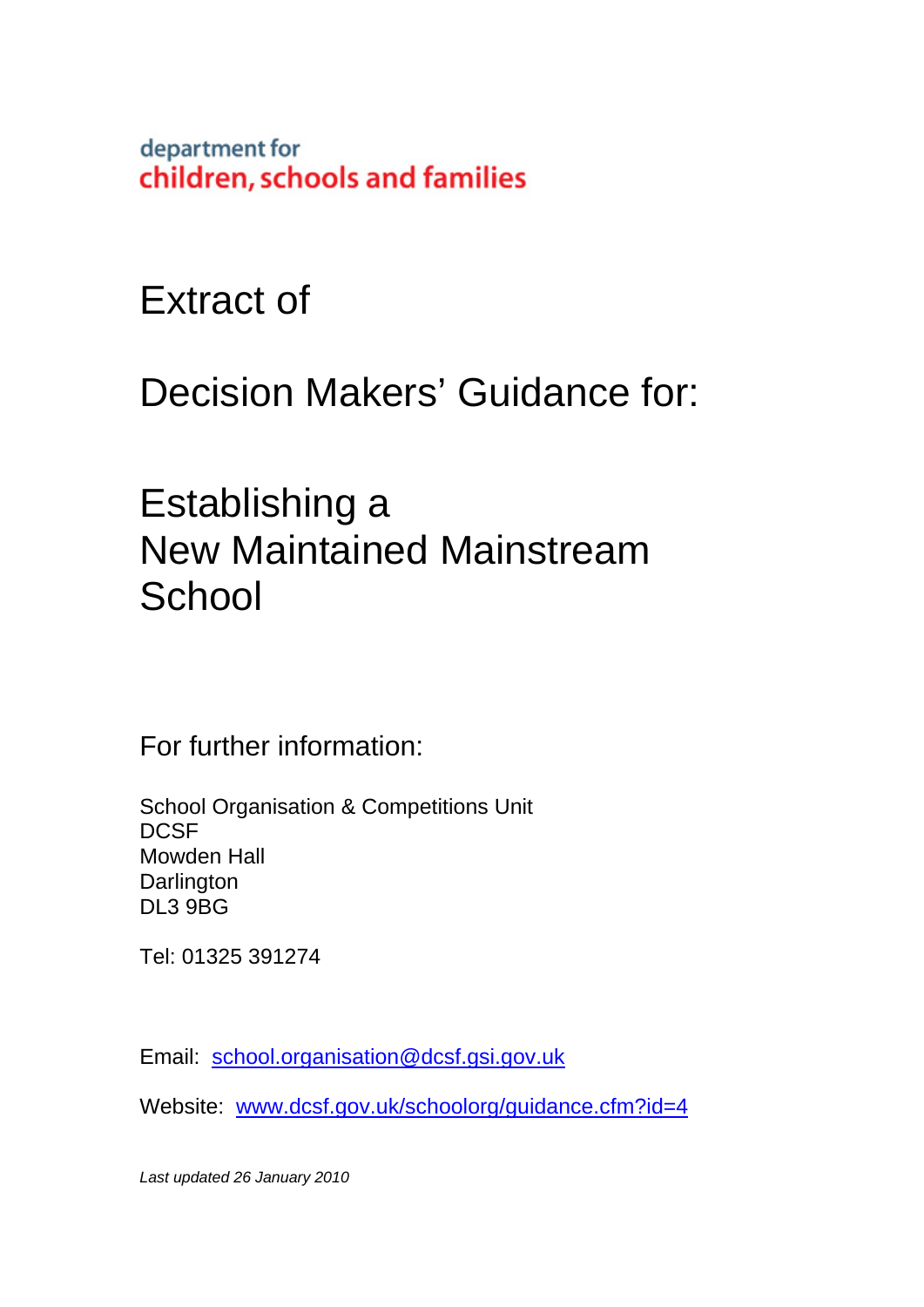#### **ESTABLISHING A NEW MAINTAINED MAINSTREAM SCHOOL - A GUIDE FOR LOCAL AUTHORITIES**

# **Contents – click on page number to follow link to relevant section:**

| PART C                                                                                                 | 1                          |
|--------------------------------------------------------------------------------------------------------|----------------------------|
| Decision Makers' Guidance on Establishing a New School (Paragraphs 1-99) __________ 1                  |                            |
| Checks on Receipt of Statutory Proposals (Paragraph 2) _                                               | $\overline{1}$             |
| Does the Published Notice Comply with Statutory Requirements? (Paragraph 3) _____ 1                    |                            |
| Has the Statutory Consultation Been Carried Out Prior to the Publication of the Notice?                |                            |
| (Paragraph 4) _                                                                                        | $\overline{1}$             |
| Are the Proposals Related to Other Published Proposals? (Paragraphs 5-9) _______                       | $\overline{2}$             |
| Proposals published for a National Challenge Trust school or National Challenge                        |                            |
|                                                                                                        | $\mathbf{3}$               |
| Statutory Guidance - Factors to be Considered by Decision Makers (Paragraphs 11-12)                    | $\mathbf{3}$               |
| EFFECT ON STANDARDS AND SCHOOL IMPROVEMENT                                                             | $\cdot$ 3                  |
| A System Shaped by Parents (Paragraphs 13-14) ___________________________________3                     |                            |
|                                                                                                        | $\overline{4}$             |
|                                                                                                        | $\overline{4}$             |
|                                                                                                        | $\overline{4}$             |
| Fresh Start / Collaborative Restart (Paragraph 26) [20]                                                | $5\phantom{.0}$            |
|                                                                                                        | $-6$                       |
| TYPES OF SCHOOLS                                                                                       | $6 \overline{6}$           |
| The Importance of Partnerships (Paragraphs 28-29) ______________________________                       | 6                          |
|                                                                                                        | $6 \,$                     |
|                                                                                                        |                            |
|                                                                                                        |                            |
|                                                                                                        |                            |
| <b>SCHOOL CHARACTERISTICS</b>                                                                          | $\overline{\phantom{0}}$ 9 |
|                                                                                                        |                            |
|                                                                                                        | 9                          |
| School Size (Paragraph 43) __________________                                                          | 10                         |
| Proposed Admission Arrangements (Paragraph 44) _________________________________                       | 10                         |
|                                                                                                        |                            |
|                                                                                                        | 11                         |
|                                                                                                        | 11                         |
| Federations (Paragraph 51) [19]                                                                        | 12                         |
| Equal Opportunity Issues (Paragraph 52)_________                                                       | 12                         |
| <b>NEED FOR PLACES</b>                                                                                 | 12                         |
| Creating Additional Places (Paragraphs 53-55) __________________________________                       | 12 <sub>2</sub>            |
| <b>IMPACT ON THE COMMUNITY &amp; TRAVEL</b>                                                            | 12                         |
| Community Cohesion and Race Equality (Paragraphs 56-58) ________________________                       | 13                         |
| Travel and Accessibility for All (Paragraphs 59-60) ____________________________                       | 13                         |
| SPECIFIC AGE PROVISION ISSUES                                                                          | 14                         |
| Early Years Provision (Paragraph 61)                                                                   | 14                         |
| 14-19 Curriculum and Collaboration (Paragraphs 62-63) __________________________                       | 14                         |
| 16-19 Provision (Paragraphs 64-66) [16-19 Provision (Paragraphs 64-66)                                 | 14                         |
| Conflicting Sixth Form Reorganisation Proposals (Paragraph 67)                                         | 15                         |
| <b>FUNDING &amp; LAND</b>                                                                              | 15                         |
|                                                                                                        | 15                         |
| Capital Receipts (Paragraphs 72-74) _<br><u> 1980 - Johann Barn, mars an t-Amerikaansk politiker (</u> | 16                         |
| New Voluntary Aided School Funding (Paragraph 75) ______________________________                       | 17                         |
|                                                                                                        | 17                         |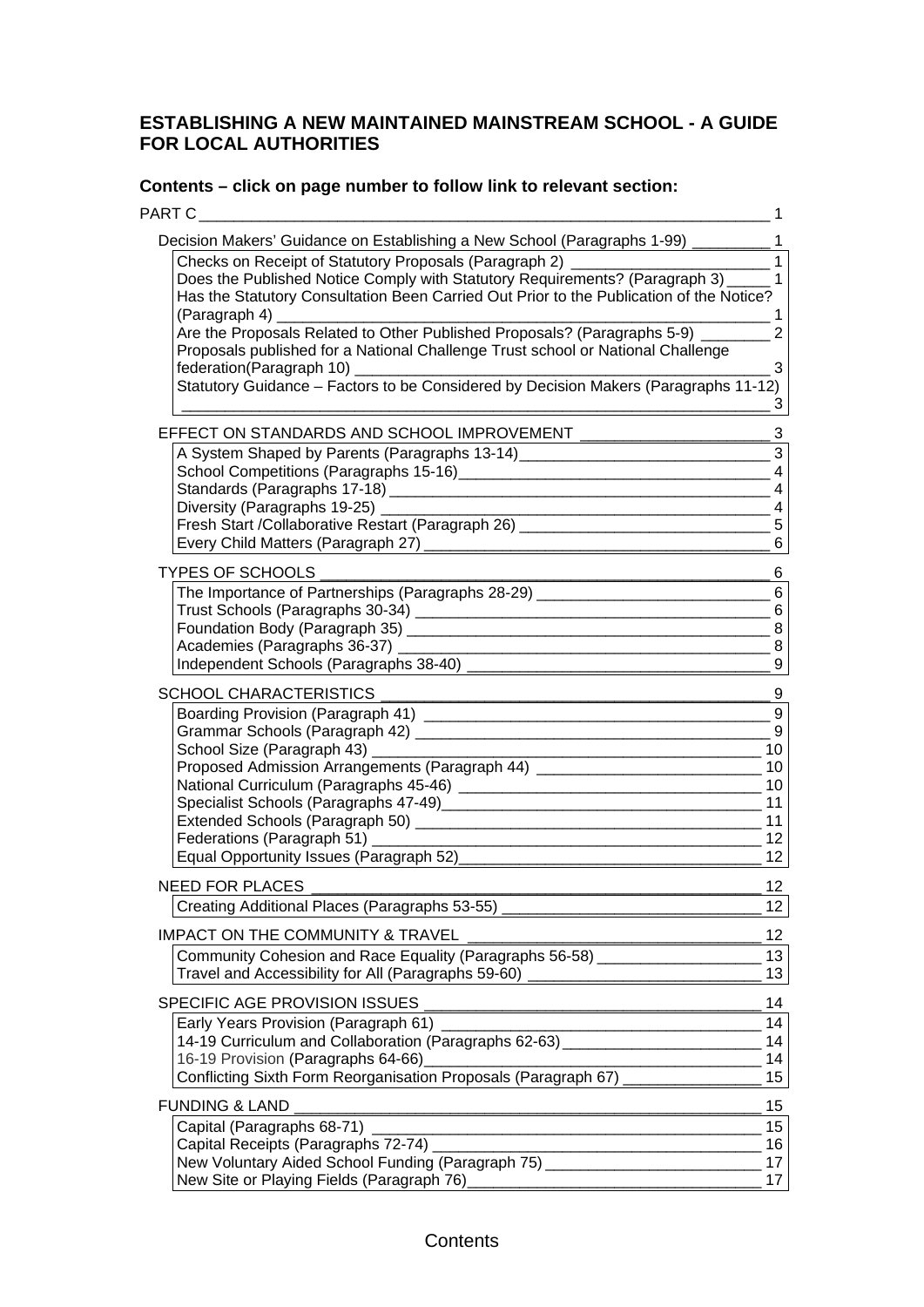| Land Tenure Arrangements (Paragraphs 77-80)                   |    |
|---------------------------------------------------------------|----|
| School Playing Fields (Paragraphs 81-82)                      | 18 |
| Special Educational Needs (SEN) Provision                     | 18 |
| Initial Considerations (Paragraphs 83-84)                     | 18 |
| The Special Educational Needs Improvement Test (Paragraph 85) | 20 |
| Key Factors (Paragraphs 86-89)                                | 20 |
| <b>OTHER ISSUES</b>                                           | 21 |
| Views of Interested Parties (Paragraph 90)                    | 21 |
| Types of Decision (Paragraphs 91-94)                          | 22 |
| Conditional Approval (Paragraphs 95-96)                       | 22 |
| Decisions (Paragraphs 97-99)                                  | 24 |
|                                                               |    |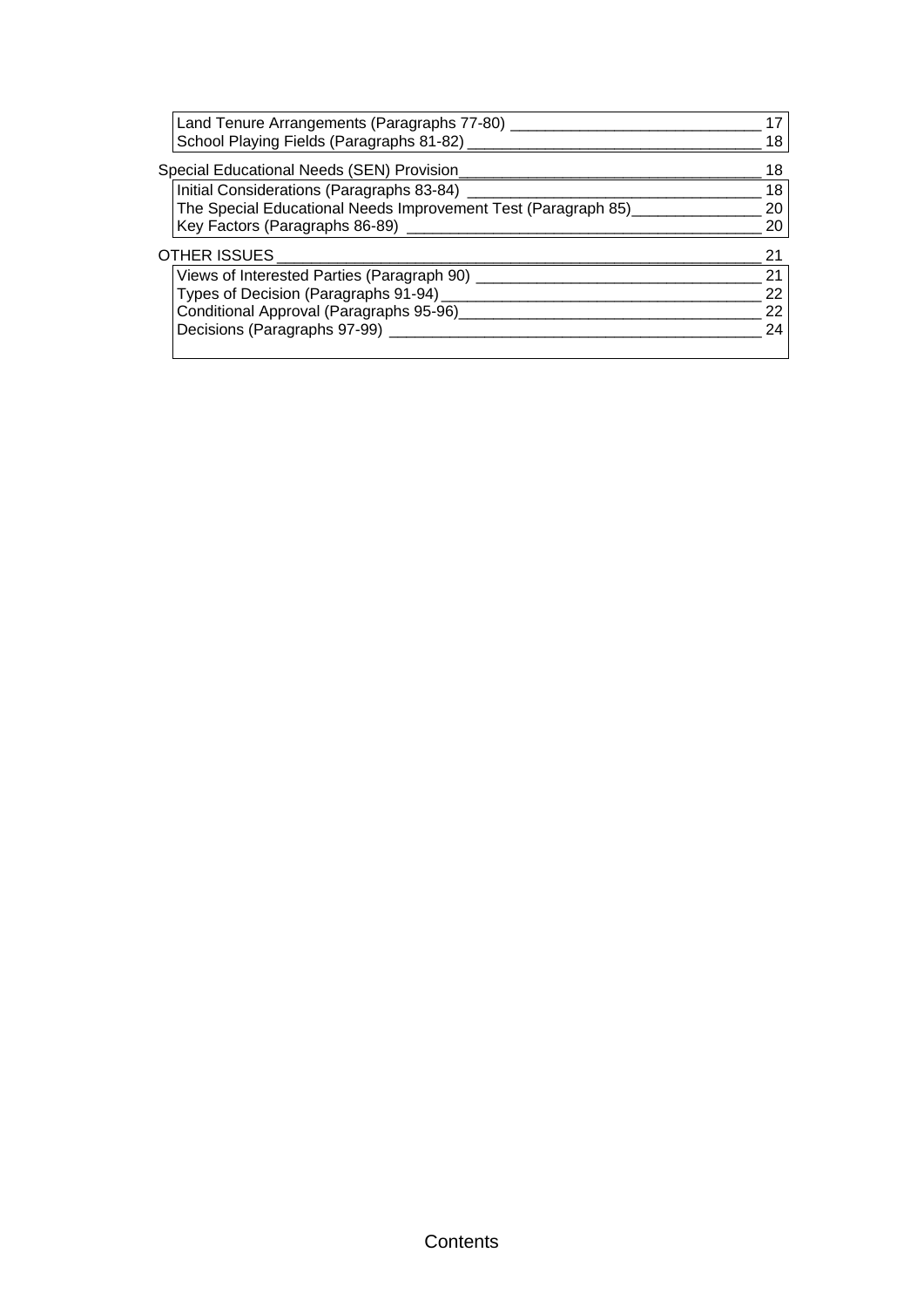**This guidance is extracted, for ease of reference by decision makers, from the full version of the "Establishing a New Maintained Mainstream School" guide -** www.dcsf.gov.uk/schoolorg/guidance.cfm?id=2**. The statutory guidance sections are indicated by shading and the word** must **in bold.** 

# **PART C**

#### **Decision Makers' Guidance on Establishing a New School** (Paragraphs 1- 99)

1. Decisions on school organisation proposals are taken by the LA or by the schools adjudicator. In this chapter both are covered by the form of words "Decision Maker".

# **Checks on Receipt of Statutory Proposals** (Paragraph 2)

2. There are 5 key issues which the Decision Maker must consider before judging the respective factors and merits of the statutory proposals:-

a. Is any information missing? If so, the Decision Maker should write immediately to the proposer specifying a date by which the information must be provided;

b. Does the published notice comply with statutory requirements? (see paragraph 3 below);

c. Has the statutory consultation been carried out prior to the publication of the notice? (see paragraph 4 below);

d. Are the proposals "related" to other published proposals? (see paragraphs 5-9 below); and

e. Are the proposals for a new foundation school with a foundation (Trust school) or federation to replace a closing National Challenge school as specified in the Statement of Intent agreed by Ministers. (see paragraph 10 below)

**Does the Published Notice Comply with Statutory Requirements?**  (Paragraph 3)

3. The Decision Maker should consider whether the notice is valid as soon as a copy is received. Where a published notice does not comply with statutory requirements - as set out in The School Organisation (Establishment and Discontinuance of Schools)(England) Regulations 2007 (SI:2007 - 1288) (as amended) - it may be judged invalid and the Decision Maker should consider whether they can decide the proposals.

**Has the Statutory Consultation Been Carried Out Prior to the Publication of the Notice?** (Paragraph 4)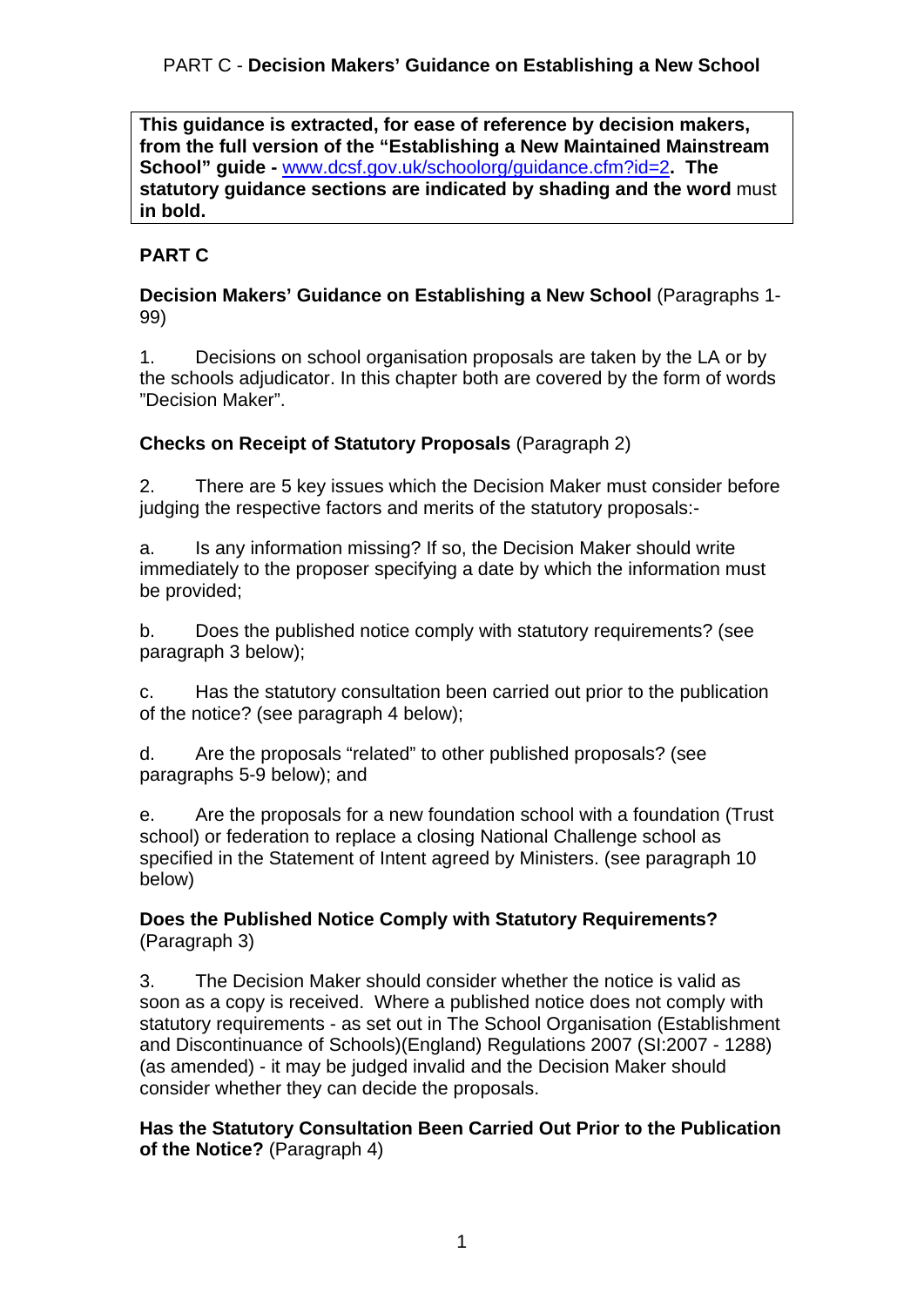4. Details of the consultation should be included in the proposals. The Decision Maker must be satisfied that the consultation meets statutory requirements (see paragraphs 1.2-1.5 of Stage 1, Part A for school competitions and paragraphs 1.2-1.4 of Stage 1, Part B for other new school proposals). If some parties submit objections on the basis that consultation was not adequate, the Decision Maker may wish to take legal advice on the points raised. If the requirements have not been met, the Decision Maker may judge the proposals to be invalid and should consider whether they can decide the proposals. Alternatively the Decision Maker may take into account the sufficiency and quality of the consultation as part of their overall judgement of the proposals as a whole.

# **Are the Proposals Related to Other Published Proposals?** (Paragraphs 5- 9)

5. Paragraph 9 of Schedule 2 to the EIA 2006 provides that any proposals that are "related" to particular proposals (e.g. for a new school, school closure, prescribed alterations to existing schools, or proposals by the LSC to deal with inadequate 16-19 provision proposals) must be considered together. Paragraphs 6 – 9 below provide statutory guidance on whether proposals should be regarded as "related".

6. Generally, proposals should be regarded as "related" if they are included on the same notice (unless the notice makes it clear that the proposals are not "related"). Proposals should be regarded as "related" if the notice makes a reference to a link to other proposals. If the statutory notices do not confirm a link, but it is clear that a decision on one of the proposals would be likely to directly affect the outcome or consideration of the other, the proposals should be regarded as "related"**.** Proposals for a school competition should be considered together with proposals for any school closure or prescribed alterations to an existing school, where there is a clear link.

7. Where proposals are "related", the decisions should be compatible e.g. if one set of proposals is for the removal of provision, and another is for the establishment of provision for displaced pupils, both should be approved or rejected.

8. Where proposals for a new school are "related" to proposals published by the local LSC which are to be decided by the Secretary of State, the Decision Maker should defer taking a decision until the Secretary of State has taken a decision on the LSC proposals. This applies where the proposals before the Decision Maker concern:

a. any proposed secondary school, to be maintained by the same LA that maintains a school that is the subject of the LSC proposals; or

b. any other proposed secondary school in the same LA area as any FE college which is the subject of the LSC proposals.

9. The proposals will be regarded as "related" if their implementation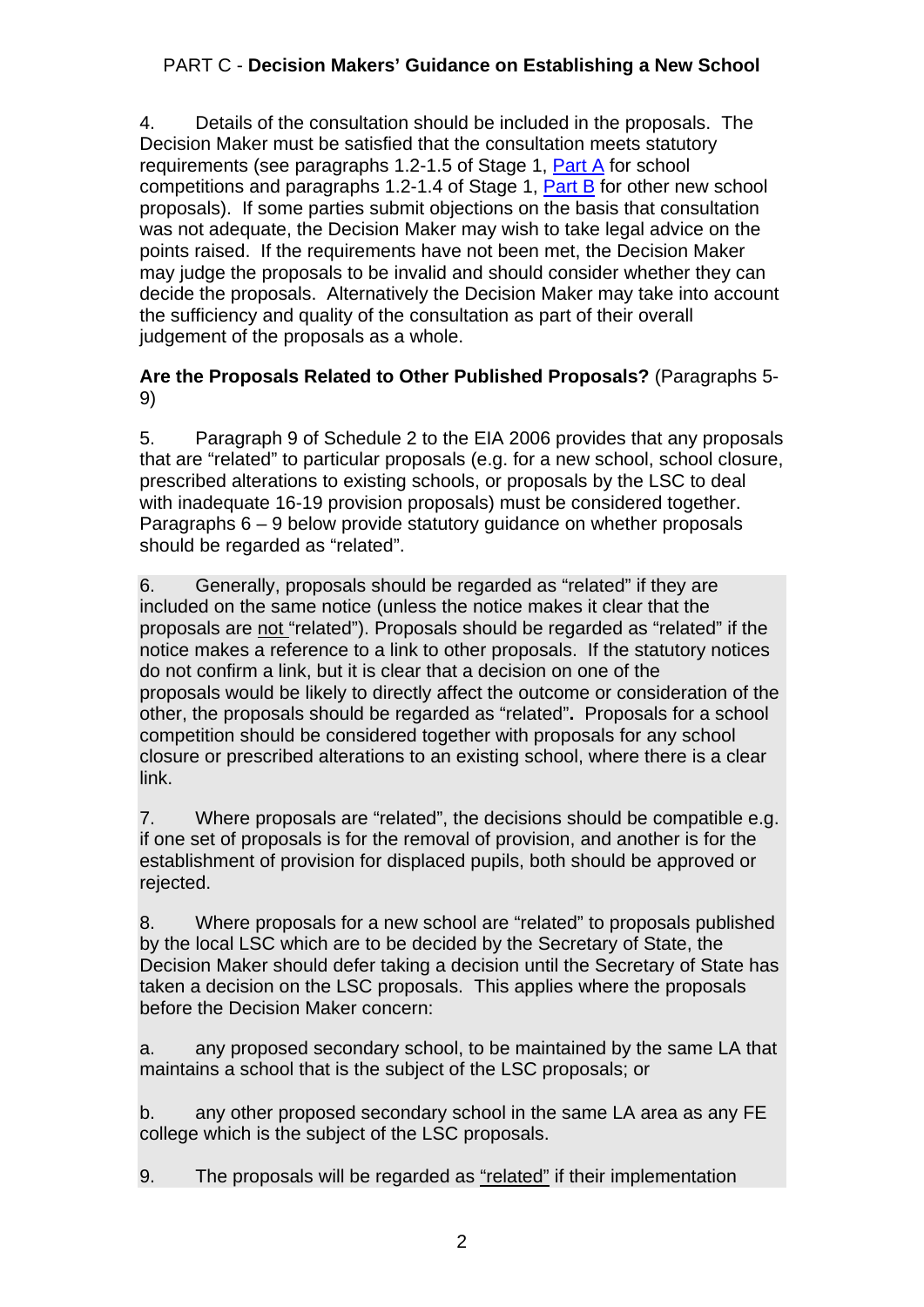would prevent or undermine effective implementation of the LSC proposals.

#### **Proposals published for a National Challenge Trust school or National Challenge federation** (Paragraph 10)

10. A new National Challenge Trust school must be a foundation school with a foundation composed of Trust partners agreed with the local authority and the Department in the Statement of Intent, including a strong education partner; the foundation (Trust) must also appoint a majority of governors to the school's governing body. There should be a strong presumption to approve proposals for a National Challenge Trust school or National Challenge federation where a Statement of Intent has been agreed with the Department.

#### **Statutory Guidance – Factors to be Considered by Decision Makers**  (Paragraphs 11-12)

11. Paragraphs 8(6) and 17 of Schedule 2 to the EIA 2006 provides that both the LA and schools adjudicator **must** have regard to guidance issued by the Secretary of State when they take a decision on proposals. Paragraphs 12 to 91 below contain the statutory guidance.

12. The following factors should not be taken to be exhaustive. Their importance will vary, depending on the type and circumstances of the proposals. All proposals should be considered on their individual merits.

## **EFFECT ON STANDARDS AND SCHOOL IMPROVEMENT**

**A System Shaped by Parents** (Paragraphs 13-14)

13. The Government's aim, as set out in the Five Year Strategy for Education and Learners and the Schools White Paper Higher Standards, Better Schools For All, is to create a schools system shaped by parents which delivers excellence and equity. In particular, the Government wishes to see a dynamic system in which:

- weak schools that need to be closed are closed quickly and replaced by new ones where necessary;
- the best schools are able to expand and spread their ethos and success; and
- new providers have the opportunity to share their energy and talents by establishing new schools - whether as voluntary schools, Trust schools or Academies - and forming Trusts for existing schools.

14. The EIA 2006 amends the Education Act 1996 to place duties on LAs to secure diversity in the provision of schools and to increase opportunities for parental choice when planning the provision of schools in their areas. In addition, LAs are under a specific **duty** to respond to representations from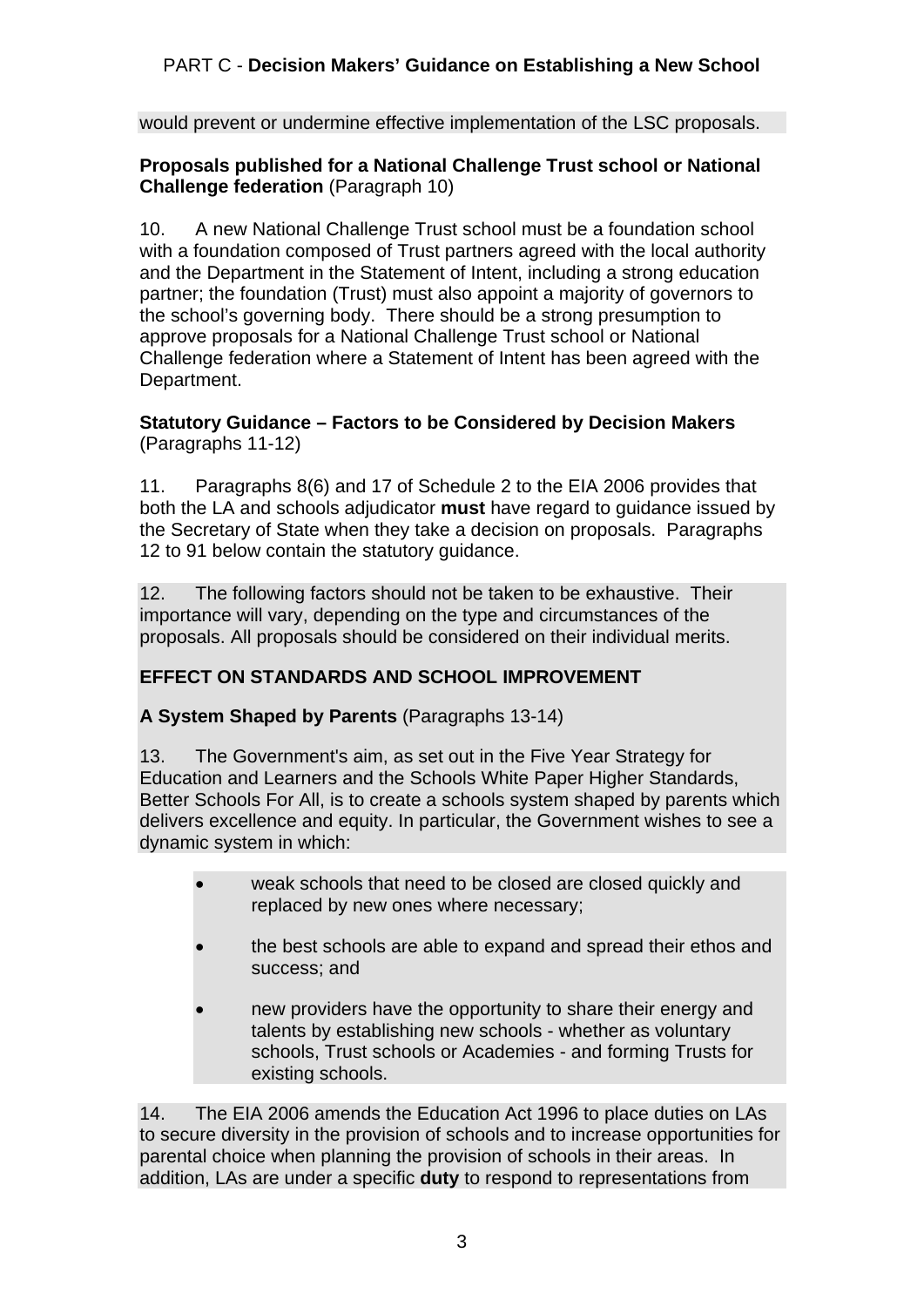parents about the provision of schools, including requests to establish new schools or make changes to existing schools. The Government's aim is to secure a more diverse and dynamic schools system which is shaped by parents. The Decision Maker should take into account the extent to which the proposals are consistent with the new duties on LAs.

## **School Competitions** (Paragraphs 15-16)

15. When considering proposals submitted in response to a competition, the Decision Maker must consider all proposals. All proposals may have different strengths and weaknesses. Decision Makers will need to balance these and decide which proposal best meets the criteria for a new school overall. In addition, they will need to decide which proposals best meet the specific requirements for a new school for the area in question. Where two or more proposals are complementary, and together meet the requirements for the new school, the Decision Maker may approve all these proposals.

16. The specification for the new school is just the minimum requirement and proposals may go beyond this. Where a proposal is not in line with the specification, the Decision Maker should consider the potential impact of the difference. Where additional provision is proposed (e.g. early years or a sixth form) the Decision Maker should first judge the merits of the main proposal (i.e. that meets the original specification) against the other proposals. If the proposal is judged to be the superior proposal, the Decision Maker should consider the additional elements and whether they should be approved. If the Decision Maker considers the additional elements cannot be approved they may consider a modification to the proposals but will need first to consult the proposers, the LA and, if the proposals include provision for 14-19 year olds, the LSC.

## **Standards** (Paragraphs 17-18)

17. The Government wishes to encourage changes to local school provision which will boost standards and opportunities for young people, whilst matching school place supply as closely as possible to pupils' and parents' needs and wishes.

18. Decision Makers should be satisfied that proposals for a new school will contribute to raising local standards of provision, and will lead to improved attainment for children and young people. They should pay particular attention to the effects on groups that tend to under-perform including children from certain ethnic groups, children from deprived backgrounds and children in care, with the aim of narrowing attainment gaps.

## **Diversity** (Paragraphs 19-25)

19. Decision Makers should be satisfied that new provision that would be recognised by the LA as reserved for children with Special Educational Needs (SEN) will meet the statutory SEN improvement test (see paragraphs 84 to 90).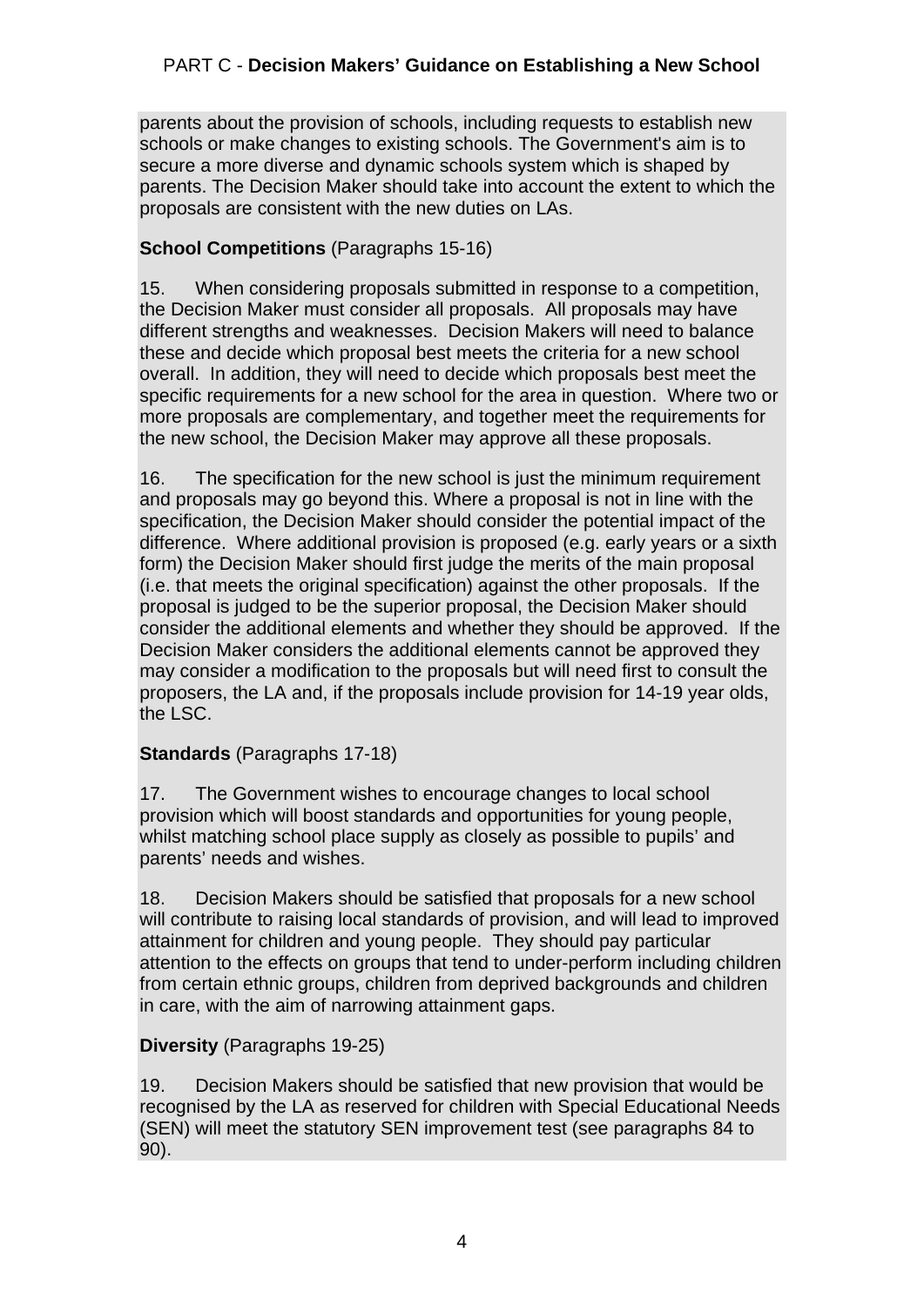20. The Government's aim is to transform our school system so that every child receives an excellent education – whatever their background and wherever they live. A vital part of the Government's vision is to create a more diverse school system offering excellence and choice, where each school has a strong ethos and sense of mission and acts as a centre of excellence or specialist provision.

21. Decision Makers should consider how proposals will contribute to local diversity. They should consider the range of schools in the relevant area of the LA and whether the new school will meet the aspirations of parents, help raise local standards and narrow attainment gaps.

22. The Government wishes to enable local communities to benefit from the energy and talents of new providers and to increase parental choice. It is therefore encouraging a wide range of promoters, with a contribution to make to educational standards and diversity, to come forward. These might include parent and community groups, educational charities, voluntary groups including church and faith communities, those offering distinctive educational philosophies, existing schools or consortia of schools. All proposals, from whatever source, should be considered on the basis of their educational merits, the extent of parental demand for the places and what they have to offer the local community.

23. Decision Makers should consider the extent to which proposals for Trust (or foundation) schools, voluntary schools or Academies - both within and outside competitions – will add to the diversity of provision in the area, having regard to the needs and wishes of the local community.

24. The Decision Maker will need to make a judgement on the capability of the proposer based on available evidence. Decision Makers should take account of the track record of providers where they are already associated with schools, but the absence of a track record should not necessarily be grounds for regarding proposals less favourably.

25. Where delivery of proposals is dependent on a specific arrangement, such as the new school entering into a contract with a particular body, the Decision Maker will need to take a view on the ability of the governing body to enter into a contract of the kind envisaged, and the steps that would need to be taken to do so. For instance, but not exclusively, the Decision Maker would need to be confident that the school was complying with relevant procurement regulations and that the school had considered how they would manage any implications that might arise from the possibility that, as a result of staff not being employed by the governing body or local authority, the majority of the workforce might not be "teachers" (i.e. as defined by section 122 of the Education Act 2002).

## **Fresh Start /Collaborative Restart** (Paragraph 26)

26. A new Fresh Start or Collaborative Restart school, [and National Challenge Trust schools or National Challenge federations], will have clear and specific plans for raising attainment which have been agreed by the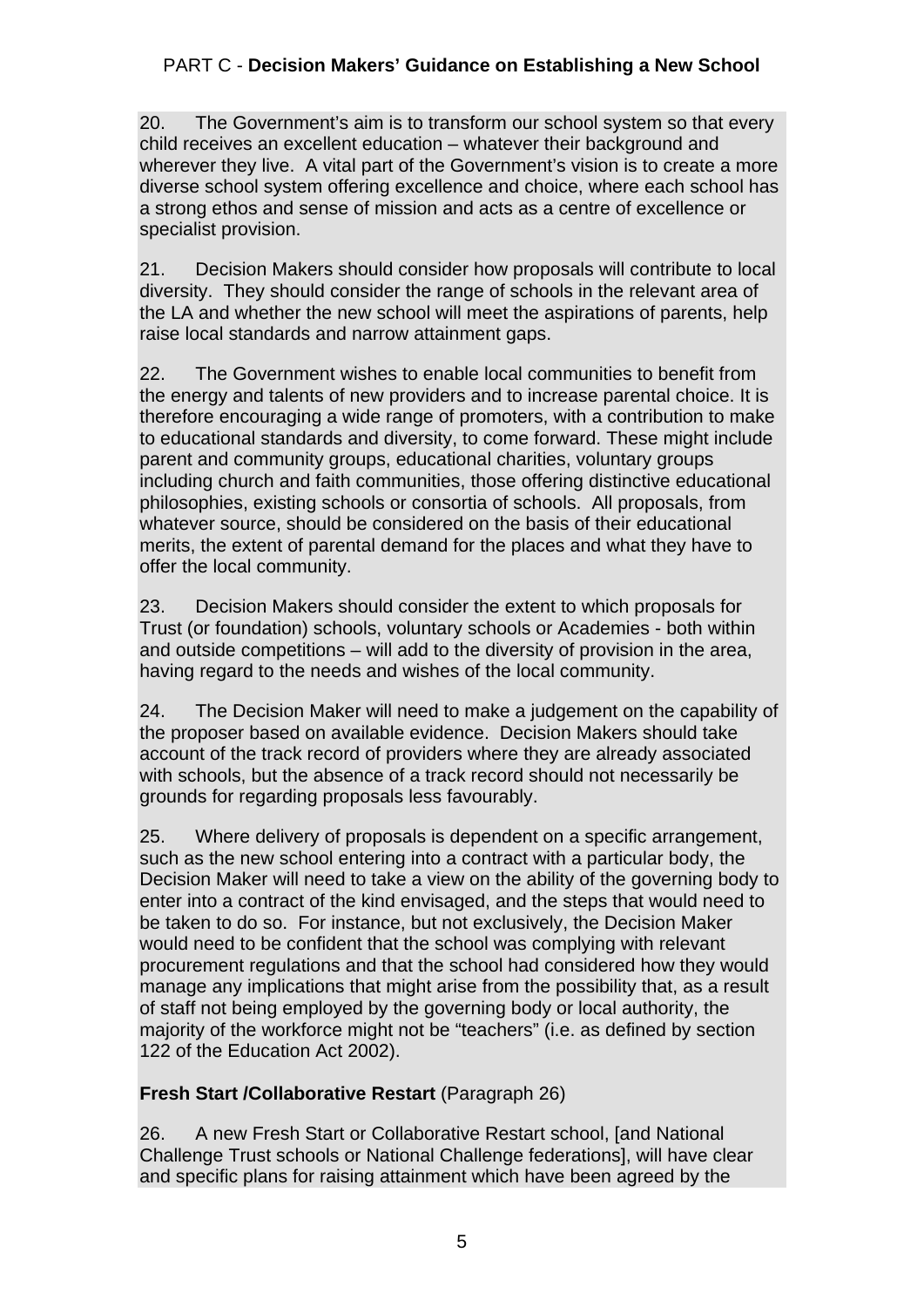Department. There should be a presumption to approve proposals where funding has been agreed by the Department, but the Decision Maker should be satisfied that the places the new school will provide are needed.

## **Every Child Matters** (Paragraph 27)

27. The Decision Maker should consider how the proposals will help every child and young person achieve their potential in accordance with "Every Child Matters" principles which are: to be healthy; stay safe; enjoy and achieve; make a positive contribution to the community and society; and, achieve economic well-being. This should include considering how the school will provide a wide range of extended services, opportunities for personal development, access to academic and applied learning training, measures to address barriers to participation and support for children and young people with particular needs e.g. looked after children or children with special educational needs (SEN) and disabilities.

# **TYPES OF SCHOOLS**

## **The Importance of Partnerships** (Paragraphs 28-29)

28. The Government wants schools to become self governing and to form relationships with external partners. Foundation schools, VA schools, Trust Schools and Academies are all self governing schools. Within these categories, Trust Schools, VA Schools and Academies all benefit from external partners who can bring energy, expertise and innovation to strengthen governance and help raise standards. In addition, the government believes Trust status can provide a structure to strengthen and sustain collaboration between schools.

29. In considering proposals for a new school the Decision Maker should take into account the Government's views of the benefits of external partnerships.

#### **Trust Schools** (Paragraphs 30-34)

30. For Trust schools (foundation schools with a foundation), the Decision Maker should consider whether the necessary statutory requirements relating to Trusts are met or are in progress:

a. That the necessary work is underway to establish the Trust as a charity and as a body corporate – either as a company limited by guarantee, a company limited by shares, by Royal Charter or, once the relevant provisions of the Charities Act 2006 are in place, as a Charitable Incorporated Organisation;

b. That the objects or purposes of the Trust will be exclusively charitable; that the Trust's charitable objects will include the advancement of education of the pupils of the school; and also that the Trust meets the legal requirement to promote community cohesion in furthering the advancement of such education;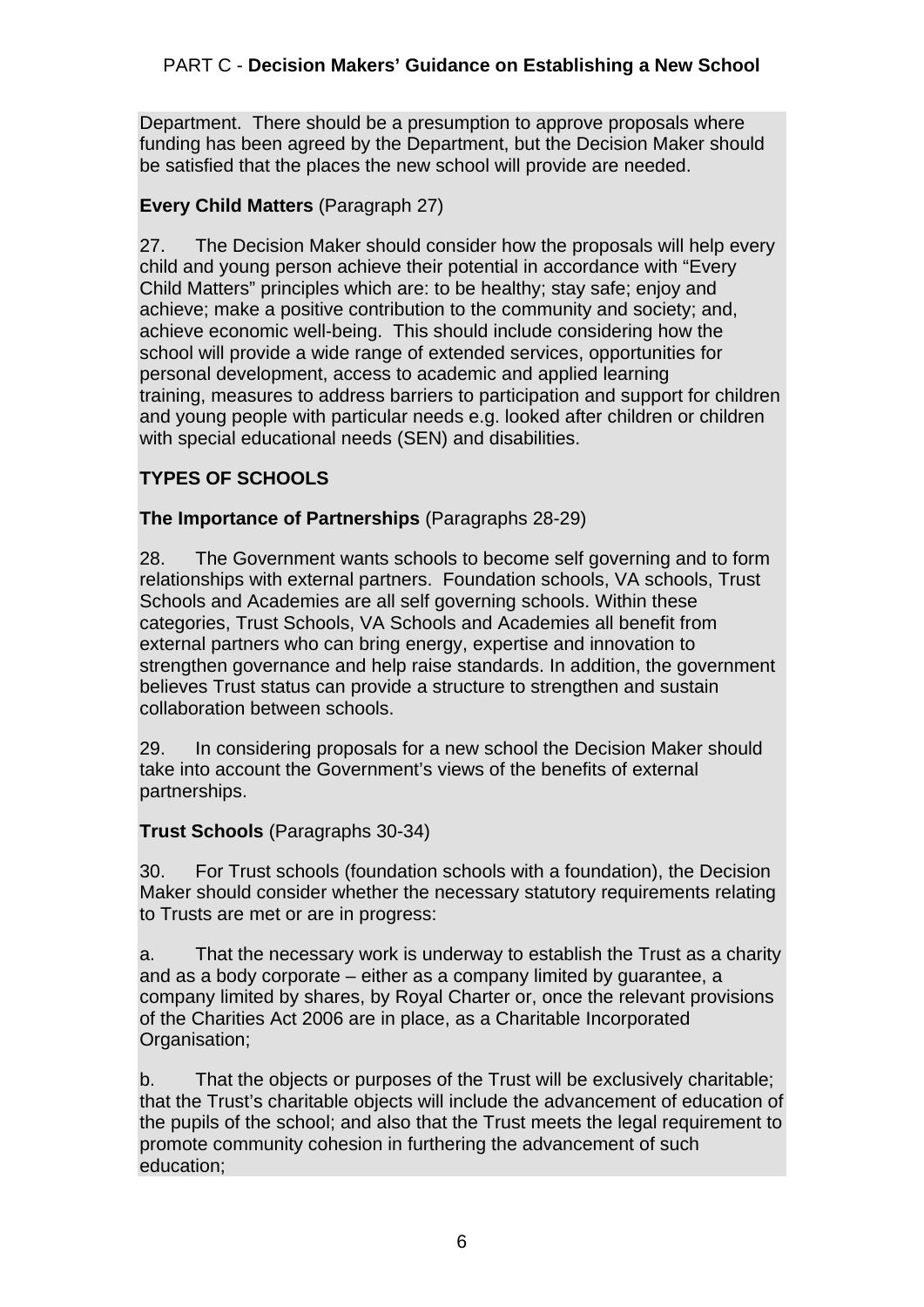c. Where LAs are proposed as members of a Trust, that they are to exercise no more than 20% of the total voting rights in accordance with section 23A of the School Standards and Framework Act 1998;

d. Where LAs are entitled to appoint charity trustees, the number of such trustees and the voting rights exercisable by them do not exceed 20% of the total voting right;

e. That none of the proposed trustees are disqualified from exercising this function by virtue of:

i. Disqualifications under company or charity law;

ii. Disqualifications from working with children or young people;

iii. Not having obtained a criminal records certificate under section 113A of the Police Act 1997;

iv. The Education (Requirement as to Foundations)(England) Regulations 2007 (SI 2007) or any subsequent regulations made by the Secretary of State under section 23A of the School Standards and Framework Act 1998, as inserted by section 33 of the EIA 2006 disqualifying certain persons from acting as charity trustees.

f. If the proposal is for the Trust to hold a majority on the governing body of the school, a statement that the governing body will set up a Parent Council and the proposed constitution of the Parent Council.

31. The Decision Maker should consider whether the proposal for a Trust School is a good one by considering:

a. to what extent the proposed partners already have a relationship with other schools; and how those schools perform (though the absence of a track record should not be grounds for regarding proposals less favourably);

b. to what extent the proposed partners have knowledge of the local community and the specific needs of the area and to what extent the proposal addresses these; and

c. how the partners propose to identify and appoint governors. What, if any, support would the Trust/foundation give to governors – e.g. training, encouraging exchanges of information on best practice?

This list is not exhaustive. Where proposals identify a particular contribution to be made by partners, the Decision Maker will wish to take these features into account on a case by case basis.

32. The Decision Maker should consider the nature of the proposed Trust and also the activities and reputation of the proposed trustees. In particular he should be satisfied that the trustees are not involved in activities that may be considered inappropriate for children and young people (e.g. tobacco, gambling, adult entertainment, alcohol). The reputation of Trust members and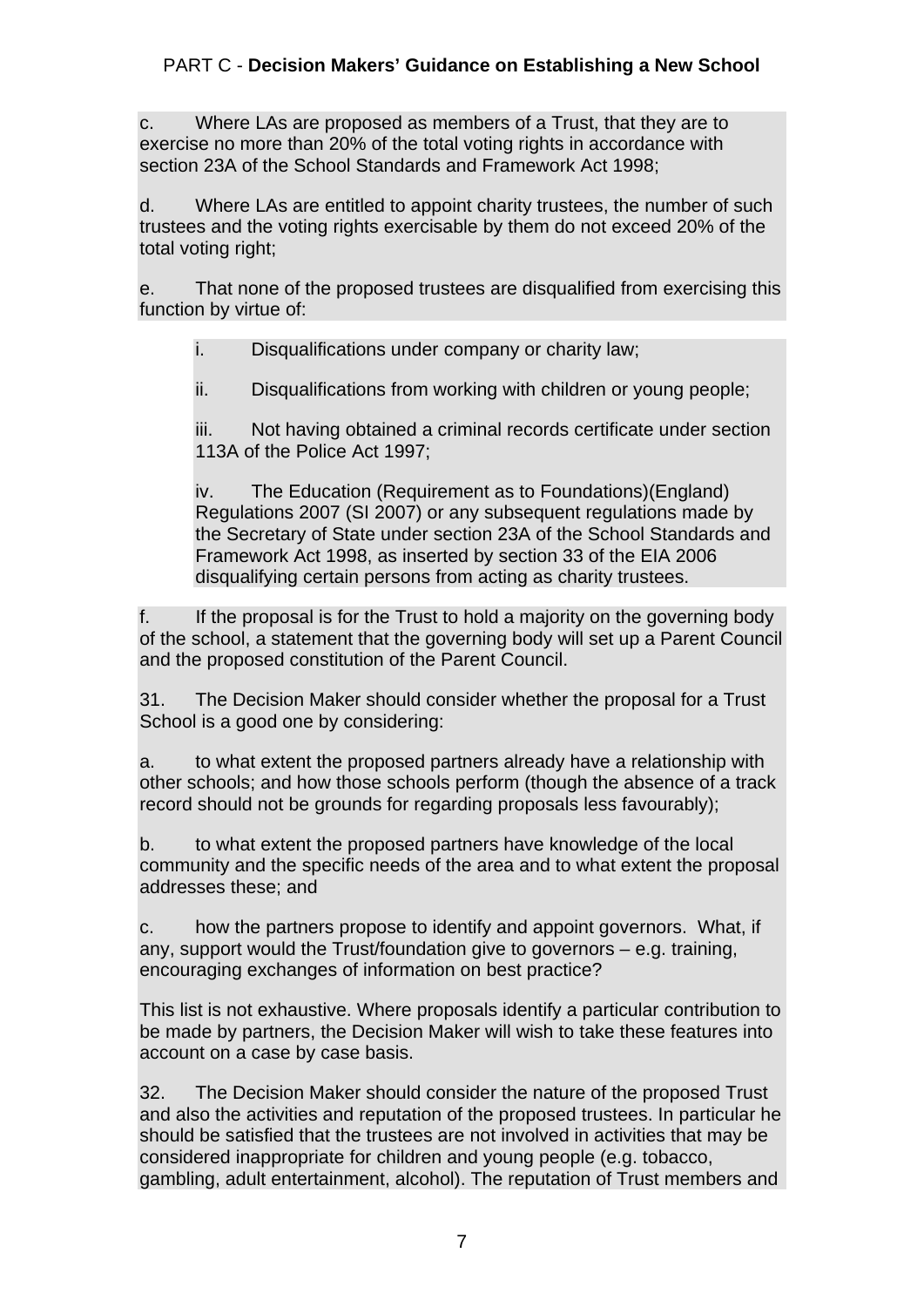proposed trustees should also be in keeping with the charitable objects of a Trust. Trust members and proposed trustees should also not be involved in illegal activities and/or activities which could bring the school into disrepute, but would not otherwise be disqualified under regulations.

33. The following sources may provide information on the history of potential Trust partners:

a. The Health and Safety Executive maintains a public register of convictions, updated on a weekly basis (although with a 9 week lapse between a conviction and a case being added), and on which cases appear for a period of 5 years. Cases subject to appeal are however not published on the database. http://www.hse-databases.co.uk/prosecutions/

b. The Charity Commission's Register of Charities, contains a wide range of information about every registered charity, including its name, contact details, email address/website address, governing document, objects, area of benefit, area of operation, registration history: http://www.charitycommission.gov.uk/registeredcharities/first.asp

c. The Company House website, provides access to information about registered companies:

http://wck2.companieshouse.gov.uk/9269be9e958913c3412a4360e6158408/ wcframe?name=accessCompanyInfo

34. Decision Makers should consider the impact of the Trust on educational standards in the new school. In particular they should consider the particular expertise and background of Trust members in relation to the overall ethos proposed for the school, and in relation to the needs of an area. How would the Trust utilise relevant leadership and/or experience in order to contribute to raising standards?

## **Foundation Body** (Paragraph 35)

35. Foundation and Voluntary schools may establish foundation bodies to be responsible for the land and assets of a group of schools, in accordance with the provisions of section 21 of the School Standards and Framework Act 1998. A foundation body is a distinct type of statutory foundation and is not to be confused with a Trust. Proposals may therefore include a reference to plans to establish a new foundation body or join an existing body. Where the proposals include a reference to the need to establish a new foundation body, an approval should be conditional upon the Secretary of State approving the establishment of that body by a certain date.

## **Academies** (Paragraphs 36-37)

36. Statutory proposals are not required to establish a new Academy but proposals for a new Academy may be received in response to a school competition run by the LA. If one of the proposals is for an Academy, the LA should consult the Secretary of State within one week of receiving the proposals. The Secretary of State will then confirm whether or not he would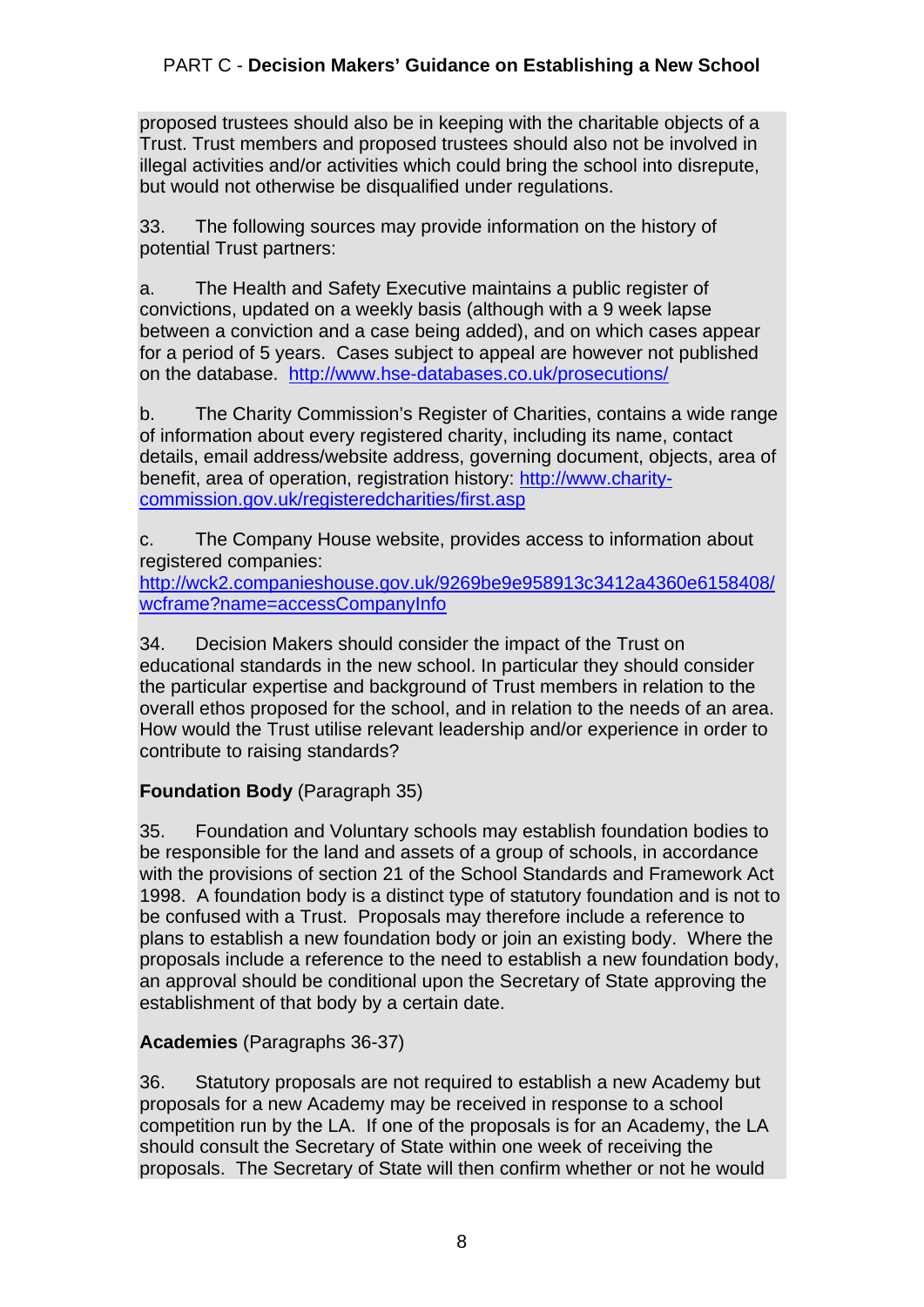be willing in principle to commence negotiations with a view to entering into an agreement for establishing an Academy. Following a response from the Secretary of State that he would be willing in principle to commence negotiations the Decision Maker can consider all the proposals submitted, including the Academy. If the Secretary of State is not willing in principle to commence negotiations the Academy proposals must be rejected.

37. The key focus of Government funding for the Academy programme is on deprived areas with a history of poor educational standards and on new schools to replace weak or failing schools. Therefore, Decision Makers may consider proposals for an Academy to be particularly appropriate where the new school would be situated in an area of low standards and/or where the Academy would replace one or more weak or failing schools. However, the Decision Maker should also give equal consideration to Academy proposals in all other circumstances, whether or not standards are low in the locality in question.

# **Independent Schools** (Paragraphs 38-40)

38. If the proposal for the new school is from an existing independent school the Decision Maker will need to consider whether the school has, or would have, a range of suitable staff to meet the school's needs, including sufficient teachers with qualified teacher status.

39. The Decision Maker will also need to consider the suitability of the premises of an independent school to join the maintained sector. They will need to be satisfied that either:

a. the premises will meet the minimum requirements of The Education (School Premises) Regulations 1999; or

b. if the premises do not meet those requirements, the proposers have secured the Secretary of State's agreement in principle to grant a relaxation.

40. Where the Secretary of State has given 'in principle' agreement as at paragraph 37 above, the Decision Maker should give conditional approval so that only once the Secretary of State gives his agreement, the proposals will automatically gain full approval and the proposer will be under a statutory duty to implement the proposals as approved. If the condition is not met or modified, the proposals cannot be implemented.

# **SCHOOL CHARACTERISTICS**

## **Boarding Provision** (Paragraph 41)

41. In making a decision on proposals for a new school that includes boarding provision the Decision Maker should consider whether or not there would be a detrimental effect on the sustainability of boarding at another state maintained boarding school within one hour's travelling distance of the proposed new school.

## **Grammar Schools** (Paragraph 42)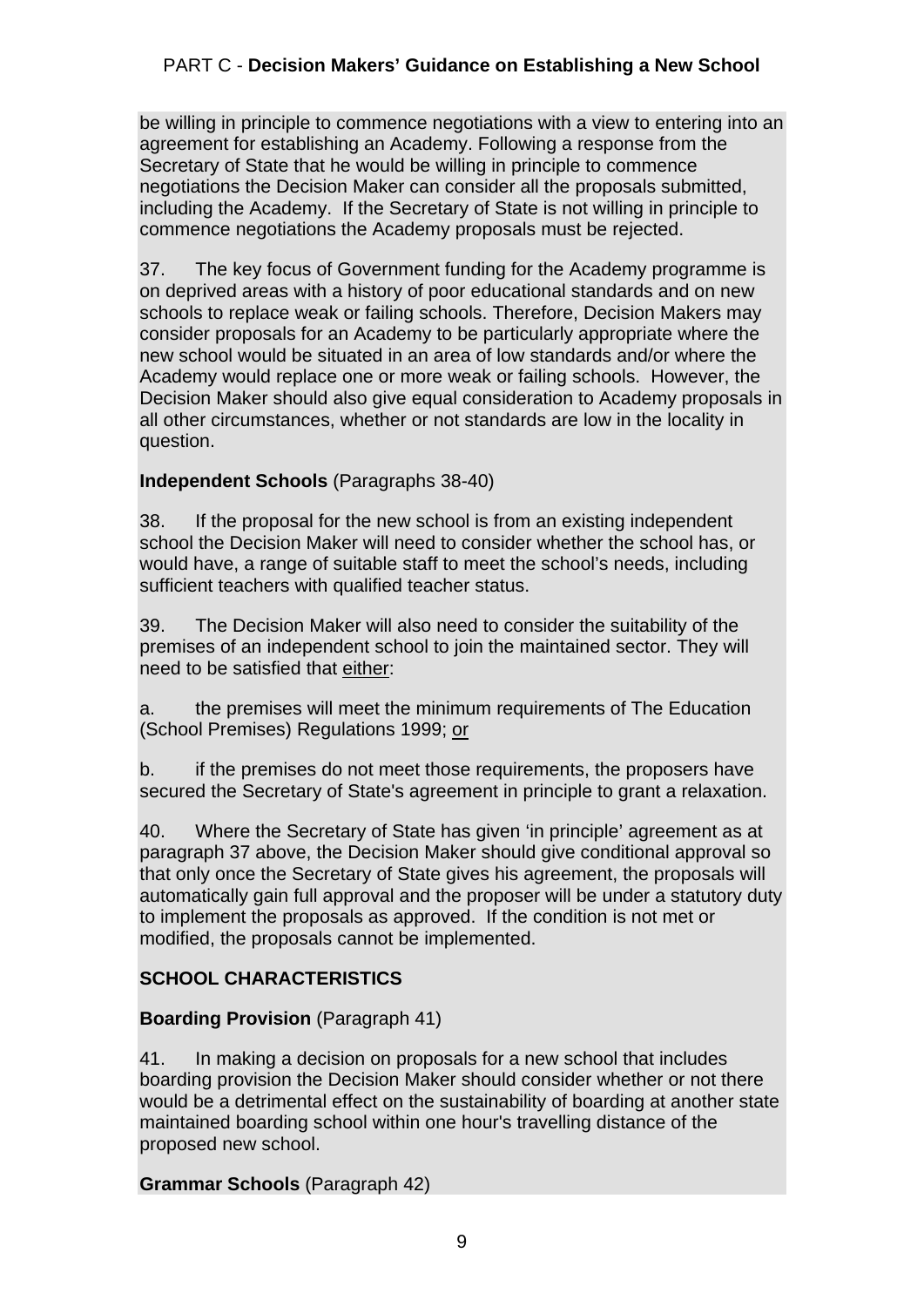42. In line with Government policy, that there should be no increase in selection on the basis of academic ability, a new school can only be designated as a grammar school by the Secretary of State where it is being established in place of one or more closing grammar schools (section 104 of the Schools Standards and Framework Act refers). Decision Makers should therefore satisfy themselves that if a new school is proposed as a grammar school it is eligible for designation.

# **School Size** (Paragraph 43)

43. Decision Makers should not make blanket assumptions that schools need to be of a certain size before they can be good schools (although the viability and cost-effectiveness of proposals should continue to be one of the factors taken into account). The Decision Maker should also consider the impact on the LA's Schools Budget of the need to provide additional funding to a small school to compensate for its size.

## **Proposed Admission Arrangements** (Paragraph 44)

44. The Decision Maker should confirm that the proposed admission arrangements comply with the law and the mandatory provisions of the School Admissions Code. Where the admissions arrangements are unsatisfactory the proposals should normally be rejected. However, where the Decision Maker would otherwise have been minded to approve the proposals, the Decision Maker should consult the proposer on a proposed modification to the proposals in order that the proposed admission arrangements comply with the Code.

## **National Curriculum** (Paragraphs 45-46)

45. All maintained schools must follow the National Curriculum unless they have secured an exemption for groups of pupils or the school community under section 90 or section 91 of the Education Act 2002, or for individual pupils under section 92 or section 93 of the Education Act 2002. The Decision Maker should be satisfied that the proposed school will provide:

a. a balanced and broadly based curriculum as required in section 78 of the Education Act 2002;

b. the National Curriculum, Religious Education, and in the case of a secondary school and those pupils in secondary education in a special school, sex education (as required by section 80 of the Education Act 2002).

46. Academies do not by statute have to follow the National Curriculum. However, when considering proposals for a new Academy, in response to a school competition, the Decision Maker should be satisfied that the proposed Academy would provide a broad and balanced curriculum. This should include English, Mathematics, Science and Information and Communication Technology; the Decision Maker should be satisfied that the Academy will make provision for the teaching of Religious Education and for a daily act of collective worship.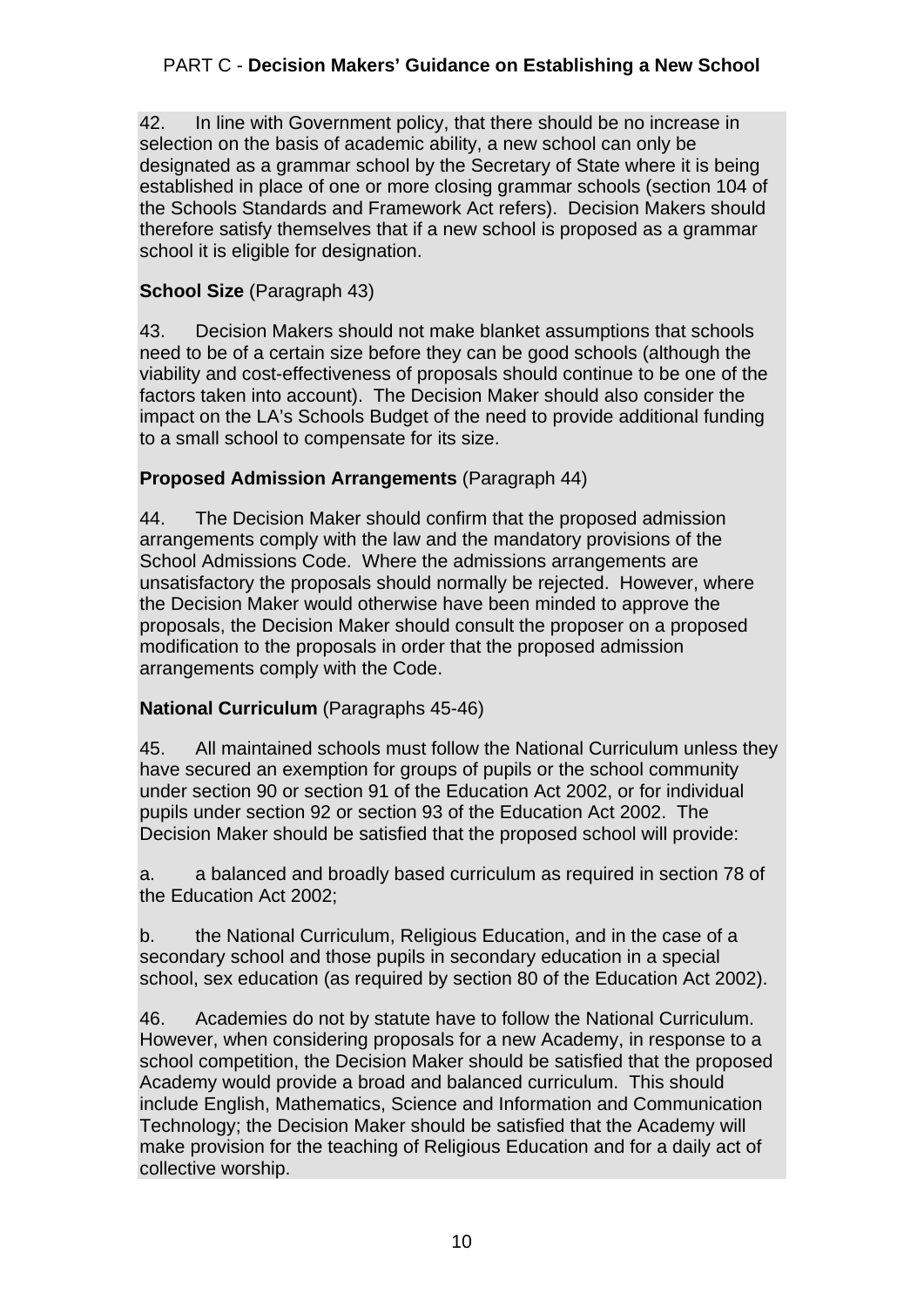#### **Specialist Schools** (Paragraphs 47-49)

47. When a proposal for a new school states that it will have a specialism it is important to take the nature of the proposed specialism into account. Any application from a school for entry into the specialist schools programme will need to be submitted to the Department for Children, Schools and Families (DCSF). However, when considering the proposal for a new school that intends to acquire specialist status the Decision Maker may wish to consider several factors that apply to the opening of a specialist school. The Decision Maker should consider whether the proposal demonstrates that the particular specialism is appropriate given all the circumstances.

48. The Decision Maker should consider the location of the new school and the current provision in the area for the proposed specialist subject. For example, if a proposed school wanted to open with a sports specialism in an area where there was already a specialist sports college in close proximity it may be necessary for the proposers to look at a different specialism to ensure that there is a range of options for pupils and parents in the area.

49. It is part of the specialist schools ethos that strong links are made with other local secondary schools, the feeder primary schools and the local community. The Decision Maker should take into account how the proposers intend the school will work with these partners.

## **Extended Schools** (Paragraph 50)

50. As part of the Every Child Matters agenda to improve outcomes for all children the Government wants all schools to provide access to a core offer of extended services by 2010, with half of all primary schools and a third of all secondary schools doing so by 2008. The Government's vision for extended schools is set out clearly in the Extended Schools Prospectus available at www.teachernet.gov.uk/extendedschools. The core offer will include: a varied menu of interesting activities all year round; parenting support including family learning; 8am-6pm childcare (primary schools only) all year round; swift and easy referral to a range of specialist support services; and community access to the school's sports, arts and ICT facilities including adult learning. Where the provision of a range of extended services is a feature of proposals this should strengthen the case for their approval, provided that the Decision Maker is satisfied that funding will be available.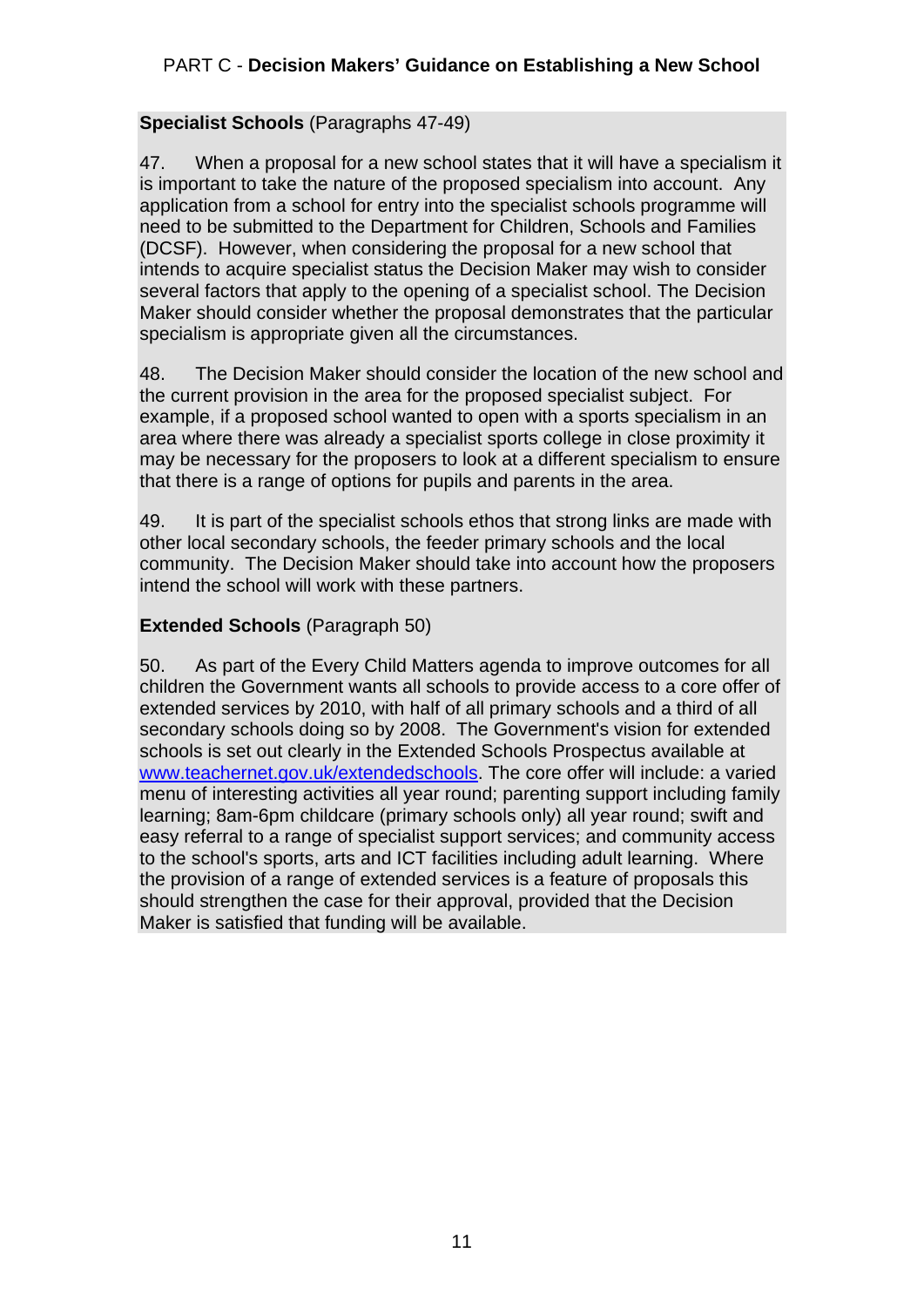# **Federations** (Paragraph 51)

51. The Government encourages schools to work together and collaborate or federate in a number of ways where this will improve school standards. This can include a statutory federation where maintained schools federate under a single governing body. Where the proposed new school is to be federated with another school(s) the Decision Maker should consider whether the proposed federation will help to raise standards*.* Approval of the proposals should be conditional upon the formation of the federation by a specified date.

# **Equal Opportunity Issues** (Paragraph 52)

52. The Decision Maker should consider whether there are any sex, race or disability discrimination issues that arise from the changes being proposed, for example, that where there is a proposed change to single sex provision in an area, there is equal access to single sex provision for the other sex to meet parental demand. In considering proposals for an existing independent school to become maintained the Decision Maker should be satisfied that if the school is co-educational it will provide equal opportunities for boys and girls. Similarly there needs to be a commitment to provide access to a range of opportunities which reflect the ethnic and cultural mix of the area, while ensuring that such opportunities are open to all.

# **NEED FOR PLACES**

# **Creating Additional Places** (Paragraphs 53-55)

53. The Decision Maker should consider whether there is a need for the new school. The Decision Maker should consider the evidence presented for any projected increase in pupil population such as planned housing development. The Decision Maker should take into account not only the existence of spare capacity in neighbouring schools, but also the quality and popularity with parents of the schools in which spare capacity exists and evidence of parents' aspirations for a new school. The existence of surplus capacity in neighbouring less popular or successful schools should not in itself prevent the addition of new places. Assessment of demand should include all potential admissions, not only those from the area of the authority in which the school will be situated.

54. Where the new school will have a religious character, or follow a particular philosophy, the Decision Maker should be satisfied that there is satisfactory evidence of sufficient demand for places for the school to be sustainable.

55. Where proposals add to surplus capacity but there is a strong case for approval on parental preference and standards grounds, the presumption should be for approval. The LA in these cases will need to consider parallel action to remove the surplus capacity thereby created.

## **IMPACT ON THE COMMUNITY & TRAVEL**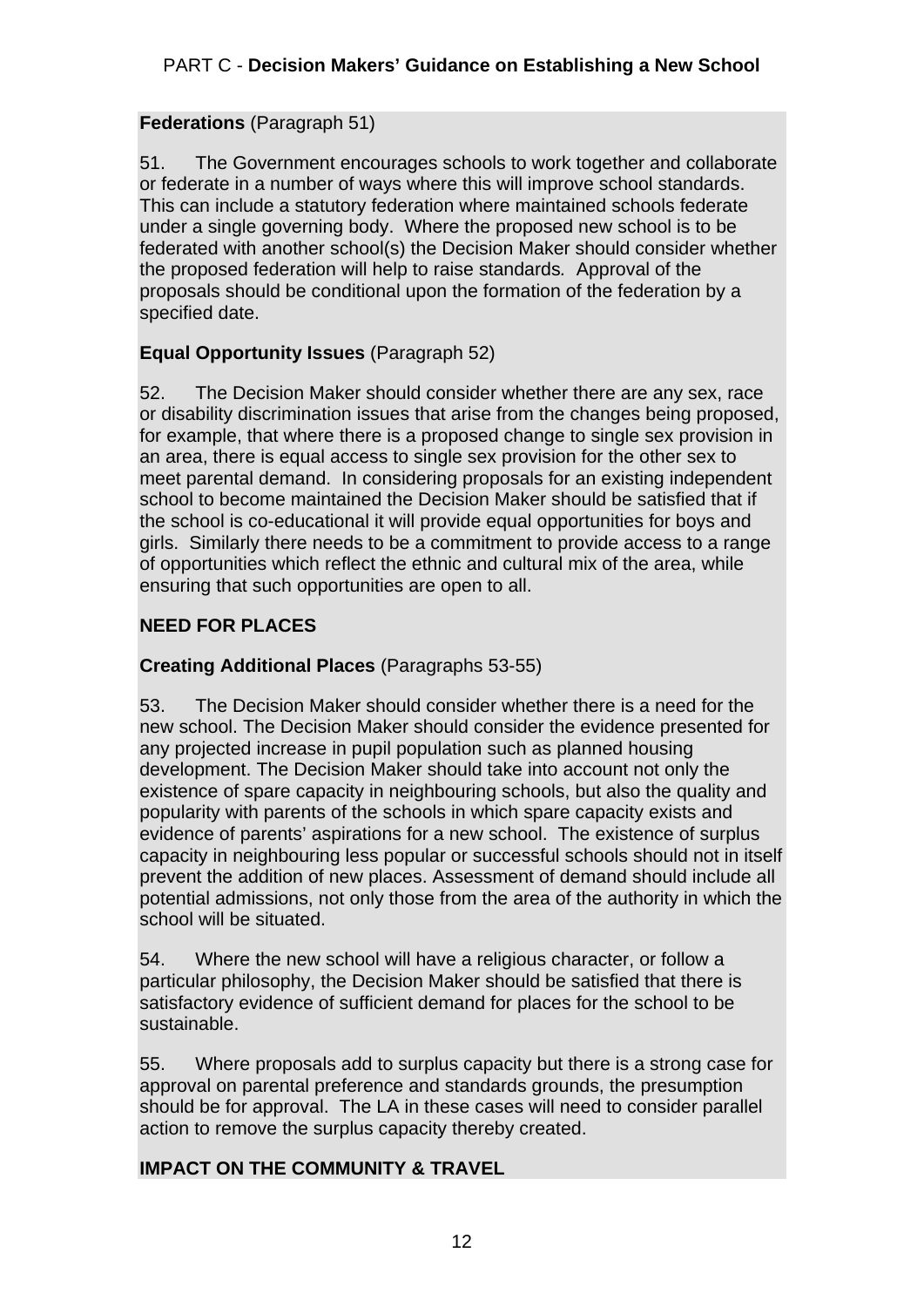# **Community Cohesion and Race Equality** (Paragraphs 56-58)

56. Promoters of new schools should include in their proposals information about how the school will tackle religious, social, racial and cultural division and meet the statutory duties to promote community cohesion and well-being. When considering proposals for new schools, the Decision Maker should be satisfied that the proposals will meet the statutory duty on schools to promote community cohesion and consider the potential impact on other schools in the area. In particular, consideration should be given to how the school will:

a. promote and contribute to community cohesion;

b. increase inclusion and equality of access for all social groups; and

c. establish and maintain partnerships and collaborations with other schools, colleges and training providers.

57. This will need to be considered on a case by case basis, taking account of the community that the new school will serve and the views of different sections within the community. There is no single model of school inclusiveness which can be applied to all circumstances - prime consideration should be the needs of the particular local community. The Government's guidance on the duty to promote community cohesion provides further information on the duty and case studies demonstrating a range of best practice from schools in different circumstances.

58. The Decision Maker will need to consider the views of the local community, the commitment of the new school proposers and their own assessment of the robustness of the proposed means for achieving inclusiveness. Proposals for new faith schools should be judged on the same basis as proposals for other schools. Further DCSF guidance on community cohesion can be found at:

http://www.teachernet.gov.uk/wholeschool/Communitycohesion/ .

## **Travel and Accessibility for All** (Paragraphs 59-60)

59. In considering proposals for the reorganisation of schools, Decision Makers should satisfy themselves that accessibility planning has been properly taken into account. Facilities are to be accessible by those concerned, by being located close to those who will use them, and the proposed changes should not adversely impact on disadvantaged groups.

60. In deciding statutory proposals, the Decision Maker should bear in mind that proposals should not have the effect of unreasonably extending journey times or increasing transport costs, or result in too many children being prevented from travelling sustainably due to unsuitable routes e.g. for walking, cycling etc. The EIA 2006 provides extended free transport rights for low income groups – see "Home to School Travel and Transport Guidance" ref 00373 – 2007BKT-EN at www.teachernet.gov.uk/publications. Proposals should also be considered on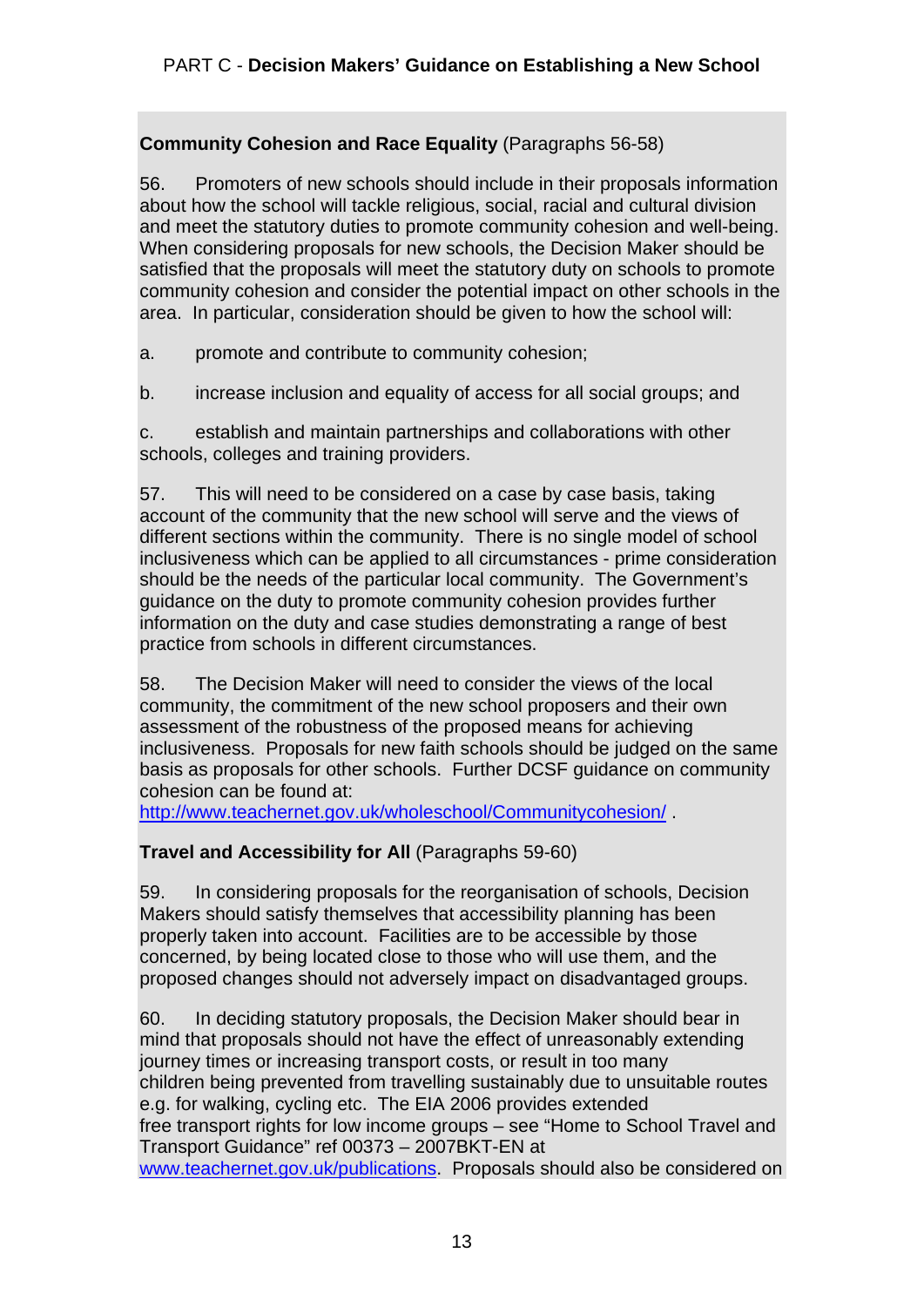the basis of how they will support and contribute to the LA's duty to promote the use of sustainable travel and transport to school.

# **SPECIFIC AGE PROVISION ISSUES**

# **Early Years Provision** (Paragraph 61)

61. In considering any proposals for a new primary school which includes early years provision, or a new nursery school, the Decision Maker should consider whether the proposals will integrate pre-school education with childcare services, and with other services for young children and their families, and lead to the development of sustainable partnerships that allow flexible, responsive provision in accordance with the needs of parents and families.

## **14-19 Curriculum and Collaboration** (Paragraphs 62-63)

62. The Government wants young people to be able to choose from a broad range of general and applied learning options from the age of 14 and to be able to progress through learning at a pace that is right for them. Where necessary, it expects that this should be achieved through increased collaborative working between local providers, including schools, colleges, training providers and employers. Where a new school includes provision for 14-16 year-olds, the Decision Maker should consider the extent to which it will extend the range of options available to students in this age group and enhance the opportunities for collaboration between relevant local providers.

63. Where the age range includes 14-19, the Decision Maker should also be satisfied that the proposed school will work towards offering the 14- 19 curriculum entitlement, in collaboration with other local providers.

**16-19 Provision** (Paragraphs 64-66)

64. The pattern of 16-19 provision differs across the country. Many different configurations of school and college provision deliver effective 14-19 education and training. An effective 14-19 organisation has a number of key features:

 standards and quality: the provision available should be of a high standard – as demonstrated by high levels of achievement and good completion rates;

 progression: there should be good progression routes for all learners in the area, so that every young person has a choice of the full range of options within the 14-19 entitlement, with institutions collaborating as necessary to make this offer. All routes should make provision for the pastoral, management and learning needs of the 14-19 age group;

participation: there are high levels of participation in the local area; and,

learner satisfaction: young people consider that there is provision for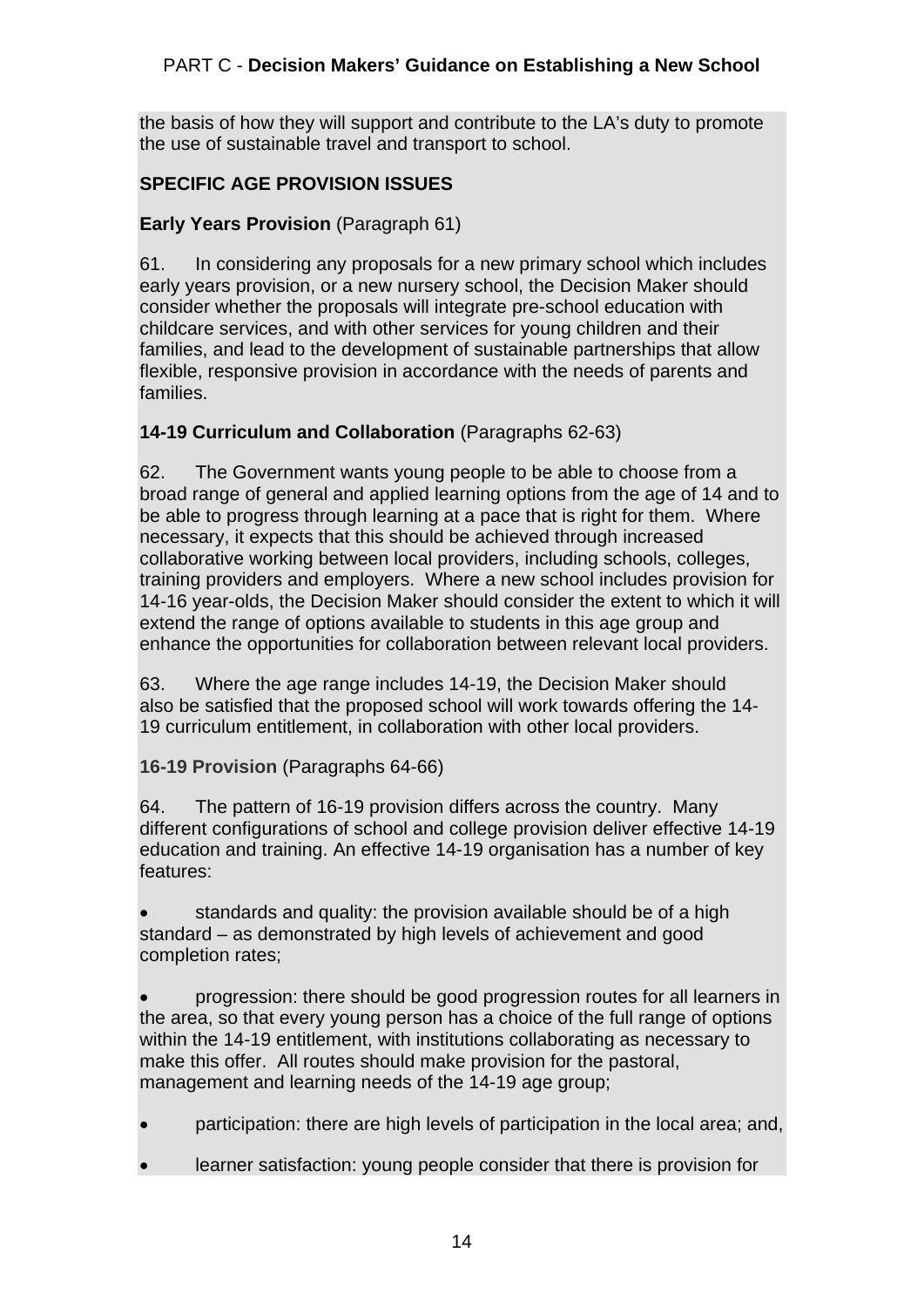their varied needs, aspirations and aptitudes in a range of settings across the area.

65. Where standards and participation rates are variable, or where there is little choice, meaning that opportunity at 16 relies on where a young person went to school, the case for reorganisation, or allowing high quality providers to expand, is strong.

66. Where standards and participation rates are consistently high, collaboration is strong and learners express satisfaction that they have sufficient choice, the case for a different pattern of provision is less strong. The Decision Maker therefore will need to take account of the pattern of 16-19 provision in the area and the implications of approving new provision.

# **Conflicting Sixth Form Reorganisation Proposals** (Paragraph 67)

67. Where the implementation of reorganisation proposals by the LSC conflict with other published proposals put to the Decision Maker for decision, the Decision Maker is prevented (by the School Organisation Proposals by the LSC for England Regulations 2003) from making a decision on the "related" proposals until the Secretary of State has decided the LSC proposals (see paragraphs 8-9 above).

## **FUNDING & LAND**

## **Capital** (Paragraphs 68-71)

68. The Decision Maker should be satisfied that any land, premises or capital required to implement the proposals will be available. Normally, this will be some form of written confirmation from the source of funding on which the promoters rely (e.g. the LA, DCSF or LSC). In the case of an LA, this should be from an authorised person within the LA, and provide detailed information on the funding, provision of land and premises etc.

69. Where proposers are relying on DCSF as the source of capital funding, there can be no assumption that the approval of proposals will trigger the release of capital funds from the Department, unless the Department has previously confirmed in writing that such resources will be available; nor can any allocation 'in principle' be increased. In such circumstances the proposals should be rejected, or consideration of them deferred until it is clear that the capital necessary to implement the proposals will be provided.

70. For competitions the LA will be expected to provide premises and meet the capital costs of implementing the winning proposals, and must include a statement to this effect in the notice inviting proposals. Where the estimated premises requirements and/or capital costs of proposals submitted in response to a competition exceed the initial cost estimate made by the LA, the Decision Maker should consider the reasons for the additional requirements and/or costs, as set out in the proposal and whether there is agreement to their provision.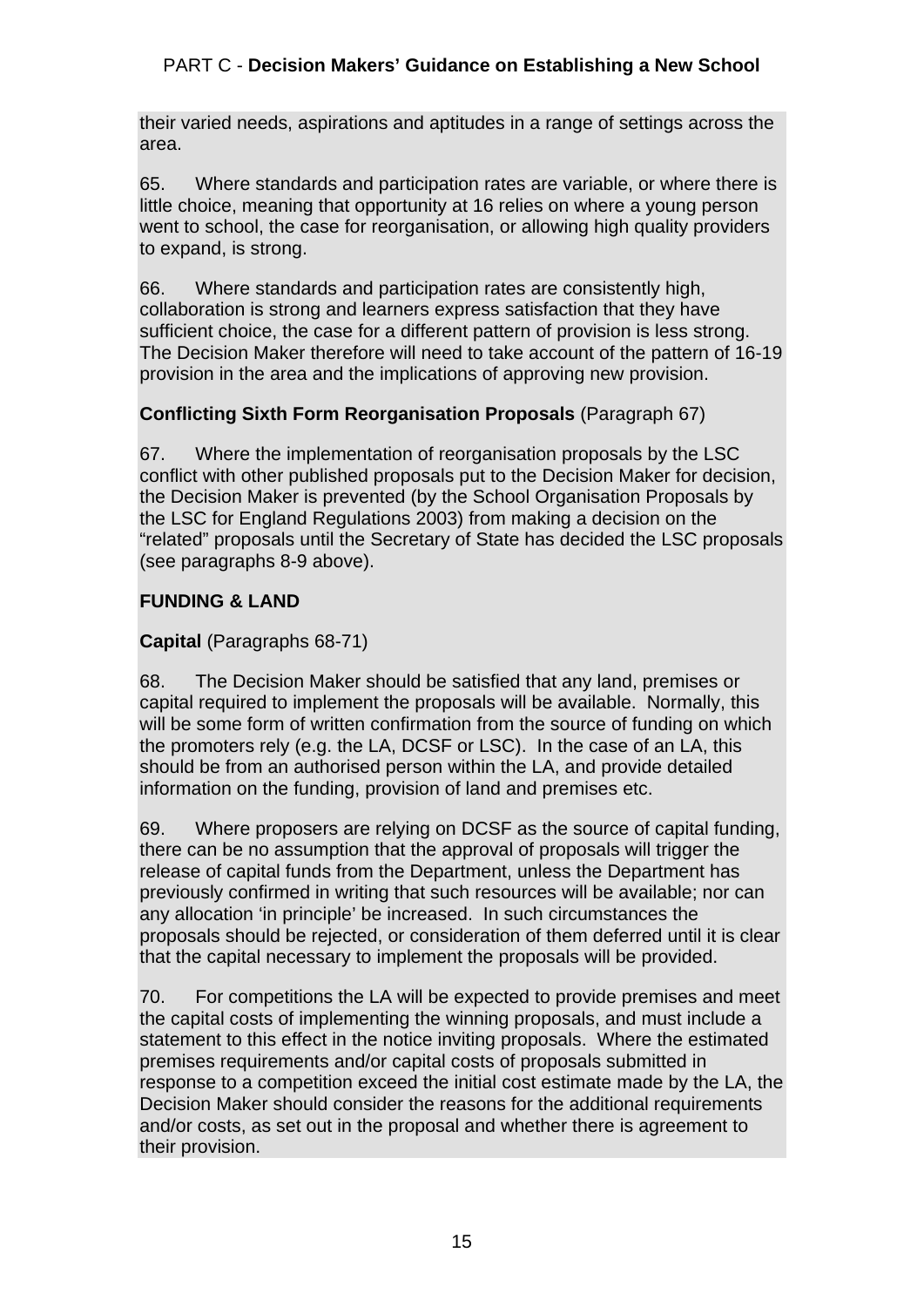71. Proposals should not be approved conditionally upon funding being made available, subject to the following specific exceptions. For schools being funded under the Private Finance Initiative (PFI) or through the Building Schools for the Future (BSF) programme, the Decision Maker should be satisfied that funding has been agreed 'in principle', but the proposals should be approved conditionally on the entering into of the necessary agreements and the release of funding. A conditional approval will protect proposers so that they are not under a statutory duty to implement the proposals until the relevant contracts have been signed and/or funding is finally released. Similarly, for Academy proposals in response to a competition, proposals should be approved conditionally on the Secretary of State entering into a funding agreement with the sponsors (see paragraph 94 below).

# **Capital Receipts** (Paragraphs 72-74)

72. Where the implementation of proposals may depend on capital receipts from the disposal of land used for the purposes of a school (i.e. including one proposed for closure in "related" proposals) the Decision Maker should confirm whether consent to the disposal of land is required, or an agreement is needed, for disposal of the land. Current requirements are:

a. Community Schools – the Secretary of State's consent is required under paragraph 2 of Schedule 35A to the Education Act 1996 and, in the case of playing field land, under section 77 of the School Standards and Framework Act 1998 (SSFA 1998). (Details are given in DfES Guidance 1017 -2004 "The Protection of School Playing Fields and Land for Academies" published in November 2004)

http://publications.teachernet.gov.uk/default.aspx?PageFunction=productdetai ls&PageMode=spectrum&ProductId=DfE-1017-2004&

- b. Foundation and Voluntary Schools:
	- i. playing field landthe governing body, foundation body or trustees will require the Secretary of State's consent, under section 77 of the SSFA 1998, to dispose, or change the use of any playing field land that has been acquired and/or enhanced at public expense.
	- ii. non-playing field land or school buildings the governing body, foundation body or trustees no longer require the Secretary of State's consent to dispose of surplus non-playing field land or school buildings which have been acquired or enhanced in value by public funding. They will be required to notify the LA and seek local agreement of their proposals. Where there is no local agreement the matter should be referred to the School Adjudicator to determine. (Details of the new arrangements can be found in the Department's guidance "The Transfer and Disposal of School Land in England: A General Guide for Schools, LAs and the Adjudicator" http://publications.teachernet.gov.uk/default.aspx?PageFunction =productdetails&PageMode=spectrum&ProductId=DfE-1017-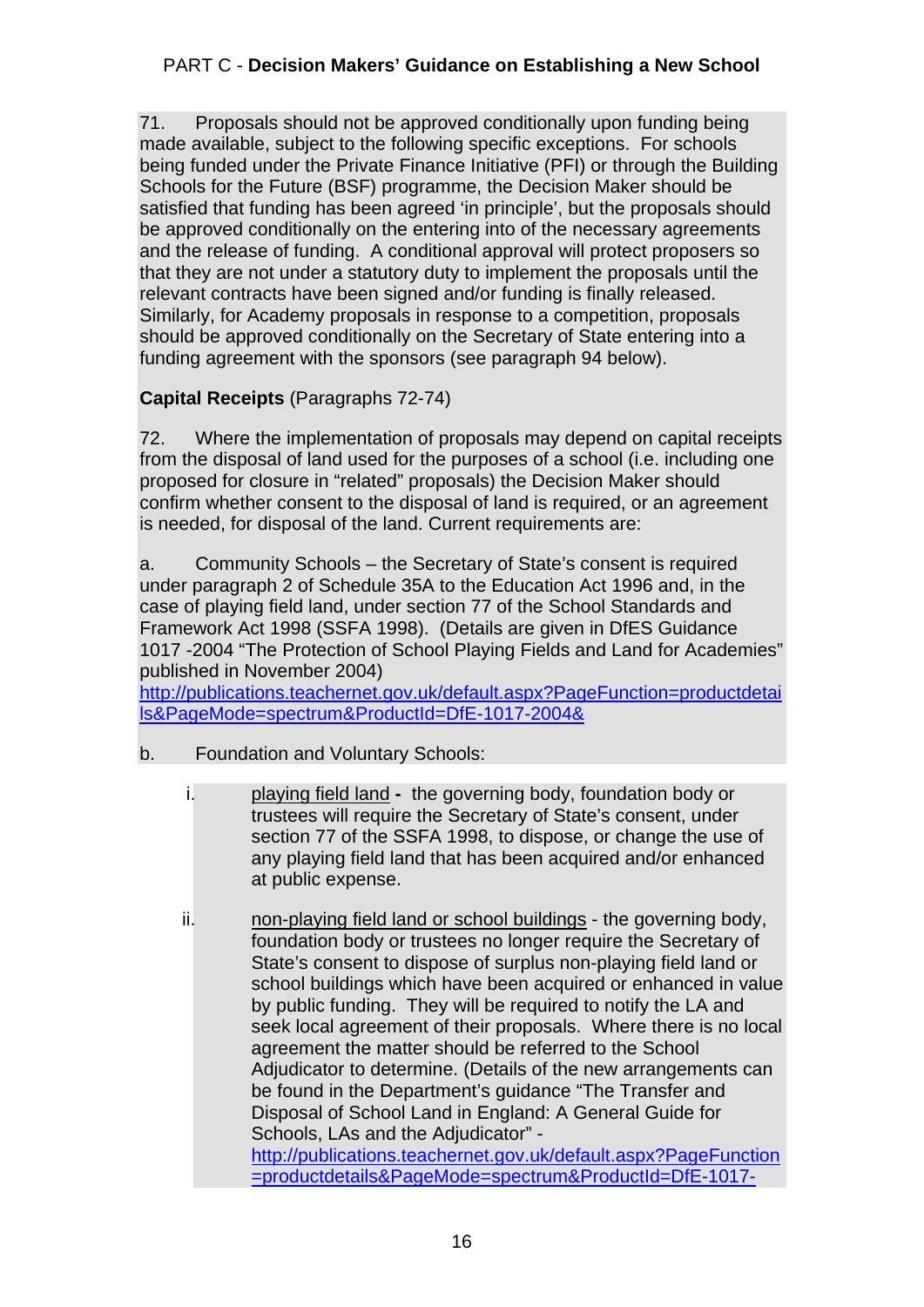#### 2004&).

73. Where proposals for a new school are dependent upon capital receipts of a discontinuing foundation or voluntary school the governing body is required to apply to the Secretary of State to exercise his various powers in respect of land held by them for the purposes of the school. Normally he would direct that the land be returned to the LA but he could direct that the land be transferred to the governing body of another maintained school (or the temporary governing body of a new school). Where the governing body fails to make such an application to the Secretary of State, and the school subsequently closes, all land held by them for the purposes of the discontinued school will, on dissolution of the governing body, transfer to the LA unless the Secretary of State has directed otherwise before the date of dissolution.

74. Where consent to the disposal of land is required, but has not been obtained, the Decision Maker should consider issuing a conditional approval for the statutory proposals so that the proposals gain full approval automatically when consent to the disposal is obtained (see paragraph 96 p.) below).

## **New Voluntary Aided School Funding** (Paragraph 75)

75. For proposals for a new voluntary aided school the Decision Maker should have a statement (Form 18 – available from the Members' Area of the School Organisation website - www.dcsf.gov.uk/schoolorg), signed by the promoters that provides evidence that the new school's Governing Body would be able to meet their financial responsibilities for any future building work.

## **New Site or Playing Fields** (Paragraph 76)

76. Proposals dependent on the acquisition of a new site or playing field may not receive full approval but should be approved conditionally upon the acquisition of a site or playing field.

# **Land Tenure Arrangements** (Paragraphs 77-80)

77. For new voluntary or foundation schools it is desirable that a Trust holds the freehold interest in the site. Where the trustees of the proposed voluntary or foundation school hold, or will hold, a leasehold interest in the site, the Decision Maker will need to be assured that the arrangements provide sufficient security for the school. In particular the leasehold interest should be for a substantial period - normally at least 50 years - and avoid clauses which would allow the leaseholder to evict the school before the termination of the lease. The Decision Maker should also be satisfied that a lease does not contain provisions which would obstruct the governing body or the headteacher in the exercise of their functions under the Education Acts, or place indirect pressures upon the funding bodies.

78. Responsibility for the provision of the site for a new school is as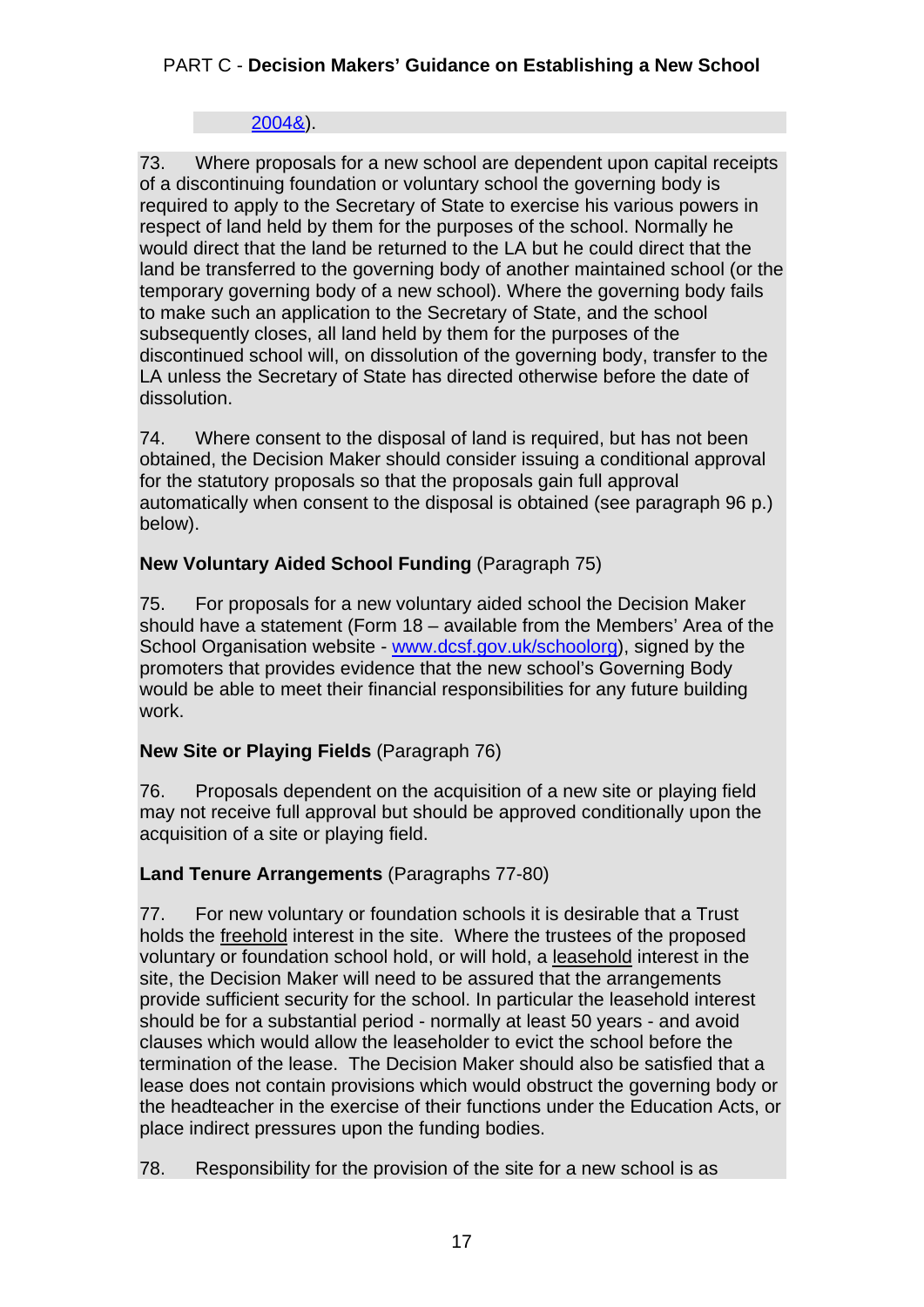## follows:

a. school competitions - the LA, except where the proposers wish to provide the school on a different site to that specified in the original notice which invited proposals;

b. foundation or voluntary controlled school (other than in a competition) the relevant LA and the proposer to such extent as the approved proposals provide for each of them to do so; and

c. voluntary aided school (other than in a competition) – responsibility lies with the proposer.

79. Where the site of a new foundation or voluntary controlled school is being provided by the proposers, they should discuss the land tenure arrangements with the LA as the LA will be responsible for meeting future capital building costs. The LA should provide assurance to the Decision Maker that land tenure arrangements will be satisfactory.

80. Where the site of a new VA school is being provided by proposers the Secretary of State will want to consider land tenure arrangements when making grants available for any capital building work. He is likely to set a condition of grant that if the school closes or ceases to use the premises (i.e. that have been provided or enhanced by grant) he will be able to recover grant. Nonetheless the Decision Maker should ensure that the land tenure arrangements will be satisfactory taking into account the factors in paragraph 78 above.

## **School Playing Fields** (Paragraphs 81-82)

81. The Education (School Premises) Regulations 1999 set out the standards for school premises, including minimum areas of team game playing fields to which schools should have access. The Decision Maker will need to be satisfied that either:

a. the premises will meet the minimum requirements of The Education (School Premises) Regulations 1999; or

b. if the premises do not meet those requirements, the proposers have secured the Secretary of State's agreement 'in principle' to grant a relaxation.

82. Where the Secretary of State has given 'in principle' agreement as at paragraph 82(b) above, the Decision Maker should consider issuing conditional approval so that when the Secretary of State gives his agreement, the proposals will automatically gain full approval.

# **Special Educational Needs (SEN) Provision**

**Initial Considerations** (Paragraphs 83-84)

83. When reviewing SEN provision, in the context of School Organisation legislation and this guidance, is provision recognised by the LA as specifically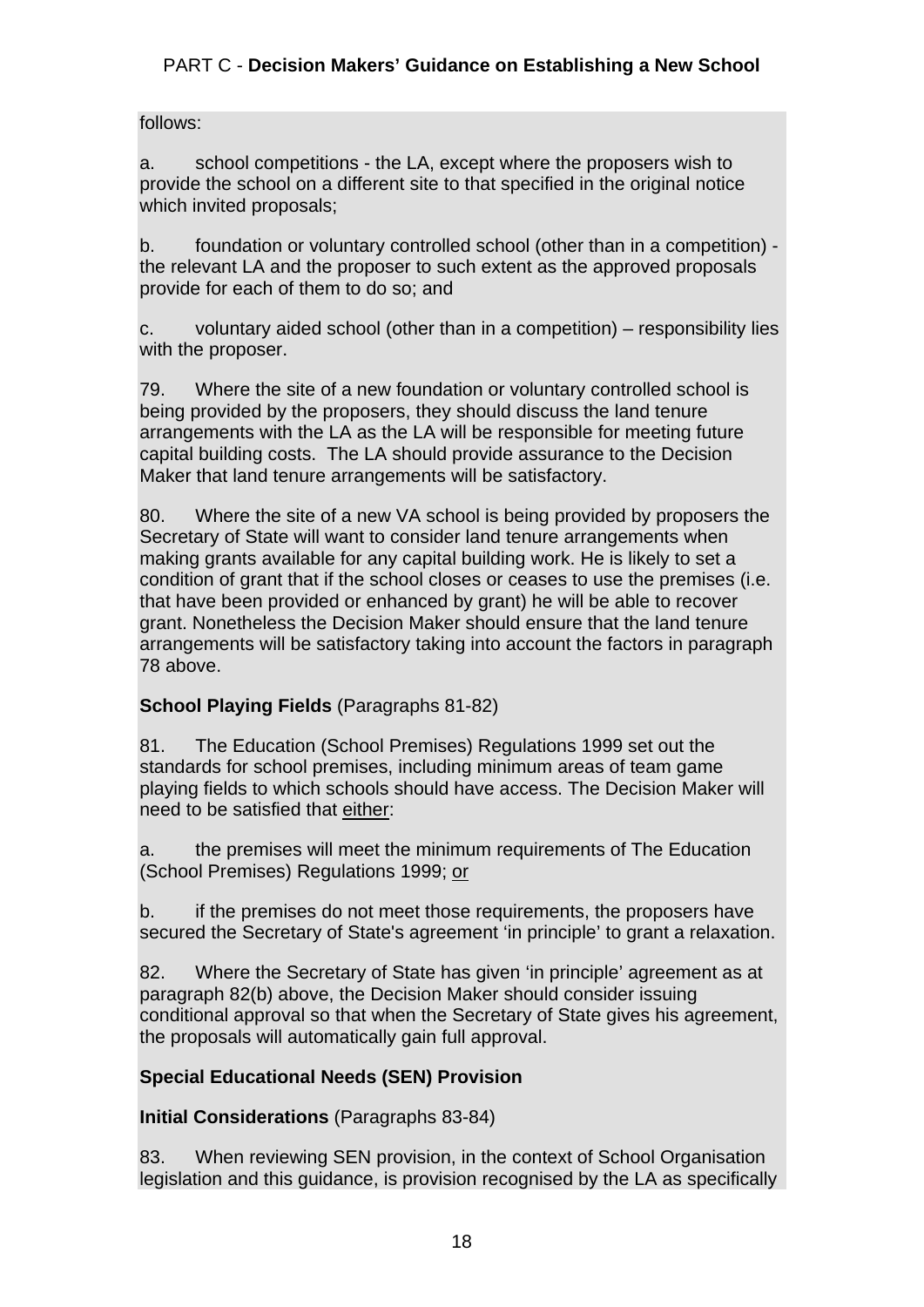reserved for pupils with special educational needs. planning or commissioning alternative types of SEN provision or considering proposals for change LAs should aim for a flexible range of provision and support that can respond to the special educational needs of individual pupils and parental preferences, rather than necessarily establishing broad categories of provision according to special educational need or disability. There are a number of initial considerations for LAs to take account of in relation to proposals for change. They should ensure that local proposals:

- i. take account of parental preferences for particular styles of provision or education settings;
- ii. offer a range of provision to respond to the needs of individual children and young people, taking account of collaborative arrangements (including between special and mainstream), extended school and Children's Centre provision; regional centres (of expertise ) and regional and sub-regional provision; out of local authority day and residential special provision;
- iii. are consistent with the LA's Children and Young People's Plan;
- iv. take full account of educational considerations, in particular the need to ensure a broad and balanced curriculum, including the National Curriculum, within a learning environment in which children can be healthy and stay safe;
- v. support the LA's strategy for making schools and settings more accessible to disabled children and young people and their scheme for promoting equality of opportunity for disabled people;
- vi. provide access to appropriately trained staff and access to specialist support and advice, so that individual pupils can have the fullest possible opportunities to make progress in their learning and participate in their school and community;
- vii. ensure appropriate provision for 14-19 year-olds, taking account of the role of local LSC funded institutions and their admissions policies; and
- viii. ensure that appropriate full-time education will be available to all displaced pupils. Their statements of special educational needs will require amendment and all parental rights must be ensured. Other interested partners, such as the Health Authority should be involved.

84. Taking account of the considerations, as set out above, will provide assurance to local communities, children and parents that any reorganisation of SEN provision in their area is designed to improve on existing arrangements and enable all children to achieve the five Every Child Matters outcomes.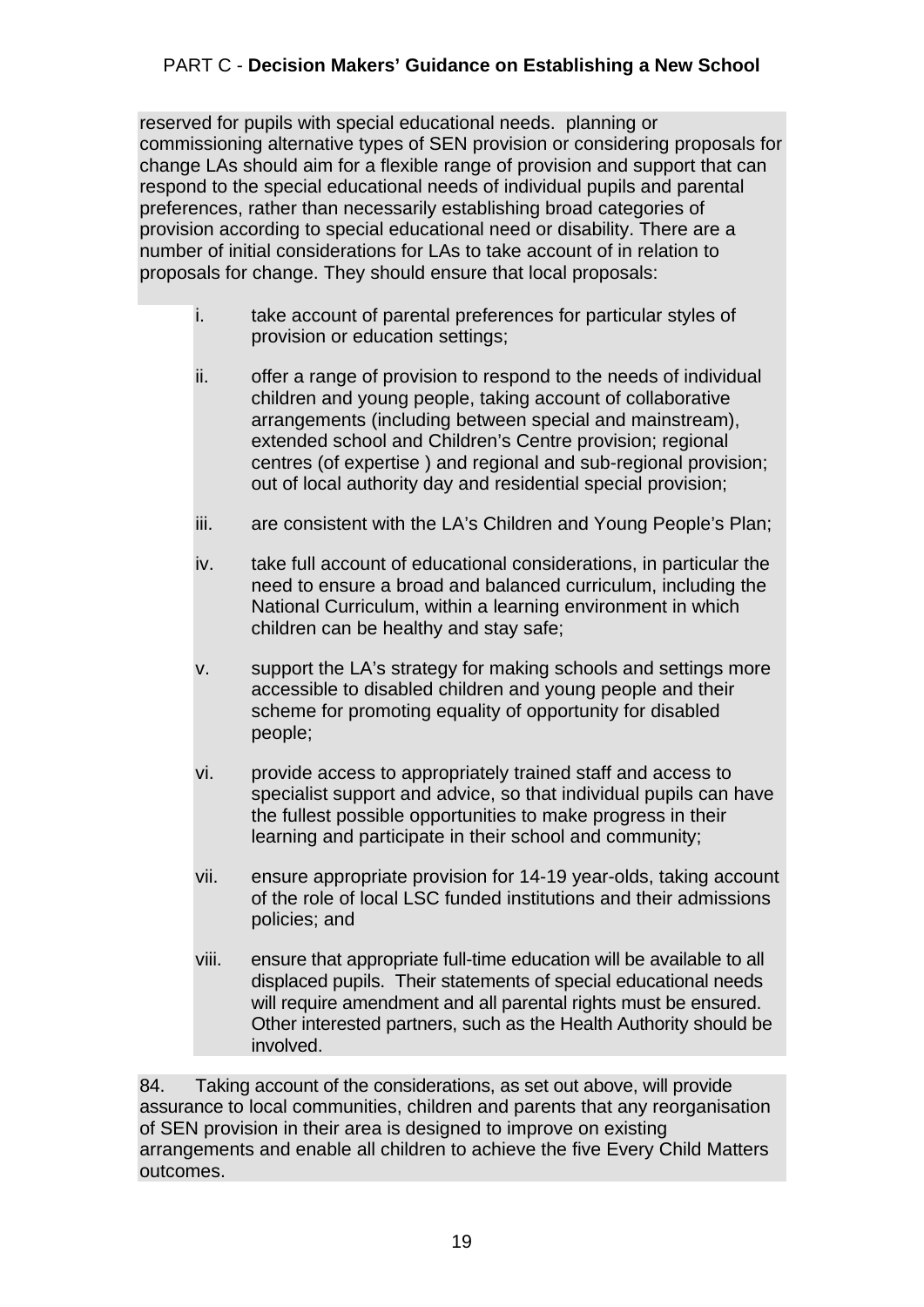#### **The Special Educational Needs Improvement Test** (Paragraph 85)

85. When considering any reorganisation of provision that would be recognised by the LA as reserved for pupils with special educational needs, including that which might lead to some children being displaced through closures or alterations, LAs, and all other proposers for new schools or new provision, will need to demonstrate to parents, the local community and Decision Makers how the proposed alternative arrangements are likely to lead to improvements in the standard, quality and/or range of educational provision for children with special educational needs. All consultation documents and reorganisation plans that LAs publish and all relevant documentation LAs and other proposers submit to Decision Makers should show how the key factors set out in the paragraphs below (87 to 89) have been taken into account by applying the SEN improvement test. Proposals which do not credibly meet these requirements should not be approved and Decision Makers should take proper account of parental or independent representations which question the LA's own assessment in this regard.

#### **Key Factors** (Paragraphs 86-89)

86. When LAs are planning changes to their existing SEN provision, and in order to meet the requirement to demonstrate likely improvements in provision, they should:

 identify the details of the specific educational benefits that will flow from the proposals in terms of:

- a) improved access to education and associated services including the curriculum, wider school activities, facilities and equipment, with reference to the LA's Accessibility Strategy;
- b) improved access to specialist staff, both education and other professionals, including any external support and/or outreach services;
- c) improved access to suitable accommodation; and
- d) improved supply of suitable places.
- LAs should also:
	- a) obtain a written statement that offers the opportunity for all providers of existing and proposed provision to set out their views on the changing pattern of provision seeking agreement where possible;
	- b) clearly state arrangements for alternative provision. A 'hope' or 'intention' to find places elsewhere is not acceptable. Wherever possible, the host or alternative schools should confirm in writing that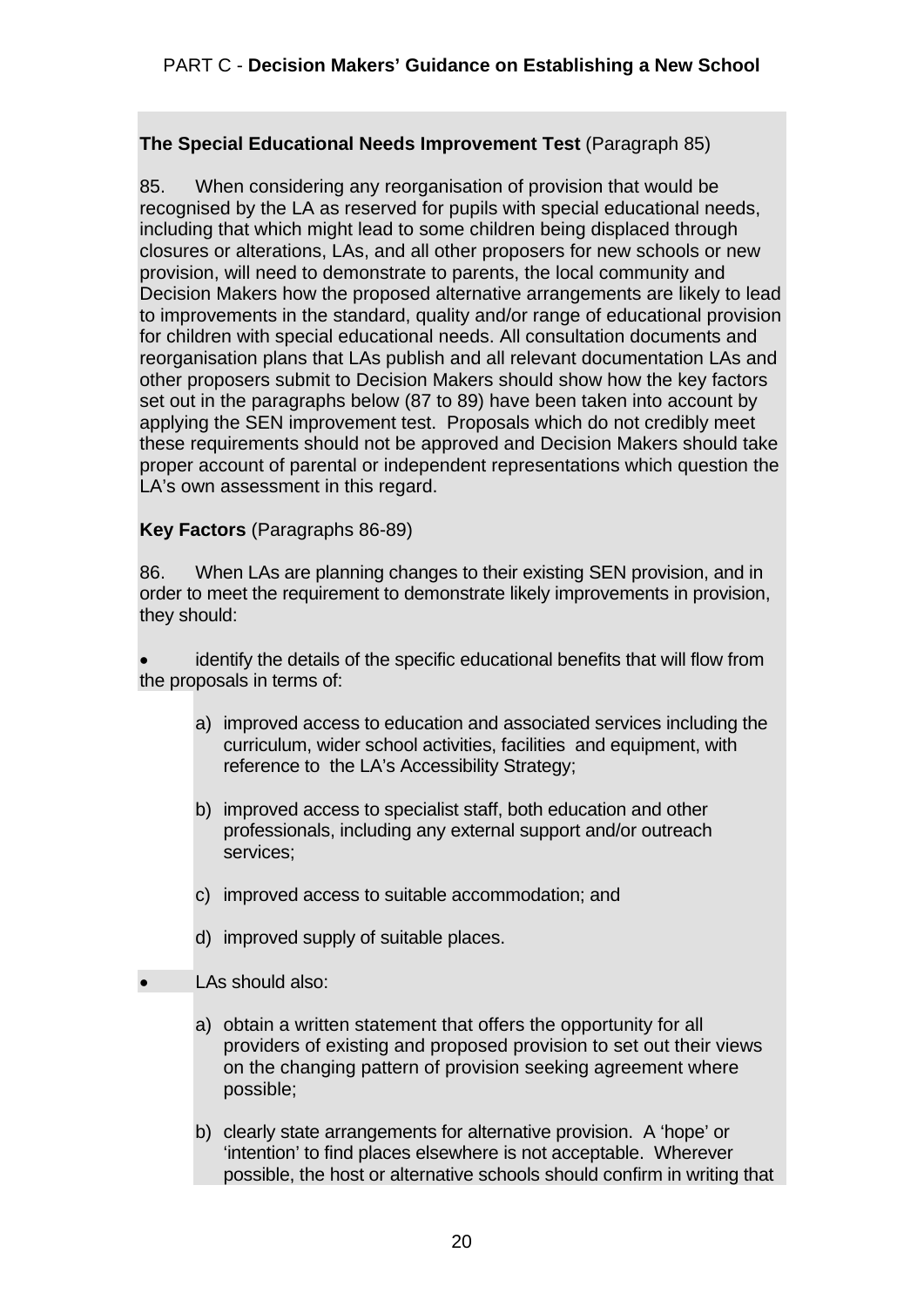they are willing to receive pupils, and have or will have all the facilities necessary to provide an appropriate curriculum;

- c) specify the transport arrangements that will support appropriate access to the premises by reference to the LA's transport policy for SEN and disabled children; and
- d) specify how the proposals will be funded and the planned staffing arrangements that will be put in place.

87. It is to be noted that any pupils displaced as a result of the closure of a BESD school (difficulties with behavioural, emotional and social development) should not be placed long-term or permanently in a Pupil Referral Unit (PRU) if a special school place is what they need. PRUs are intended primarily for pupils who have been excluded, although LAs can and do use PRU provision for pupils out of school for other reasons such as illness and teenage pregnancies. There may of course be pupils who have statements identifying that they have BESD who have been placed appropriately in a PRU because they have been excluded; in such cases the statement must be amended to name the PRU, but PRUs should not be seen as an alternative long-term provision to special schools.

88. The requirement to demonstrate improvements and identify the specific educational benefits that flow from proposals for new or altered provision as set out in the key factors are for all those who bring forward proposals for new special schools or for special provision in mainstream schools including governors of foundation schools and foundation special schools. The proposer needs to consider all the factors listed above.

89. Decision Makers will need to be satisfied that the evidence with which they are provided shows that LAs and/or other proposers have taken account of the initial considerations and all the key factors in their planning and commissioning in order to meet the requirement to demonstrate that the reorganisation or new provision is likely to result in improvements to SEN provision.

# **OTHER ISSUES**

## **Views of Interested Parties** (Paragraph 90)

90. The Decision Maker should consider the views of all those affected by the proposals or who have an interest in them including: pupils; families of pupils; staff; other schools and colleges; local residents; diocesan bodies and other providers; LAs; the LSC (where proposals affect 14-19 provision) and the Early Years Development and Childcare Partnership if one exists, or any local partnership or group that exists in place of an EYDCP (where proposals affect early years and/or childcare provision). This includes statutory objections and comments submitted during the representation period. The Decision Maker should not simply take account of the numbers of people expressing a particular view when considering representations made on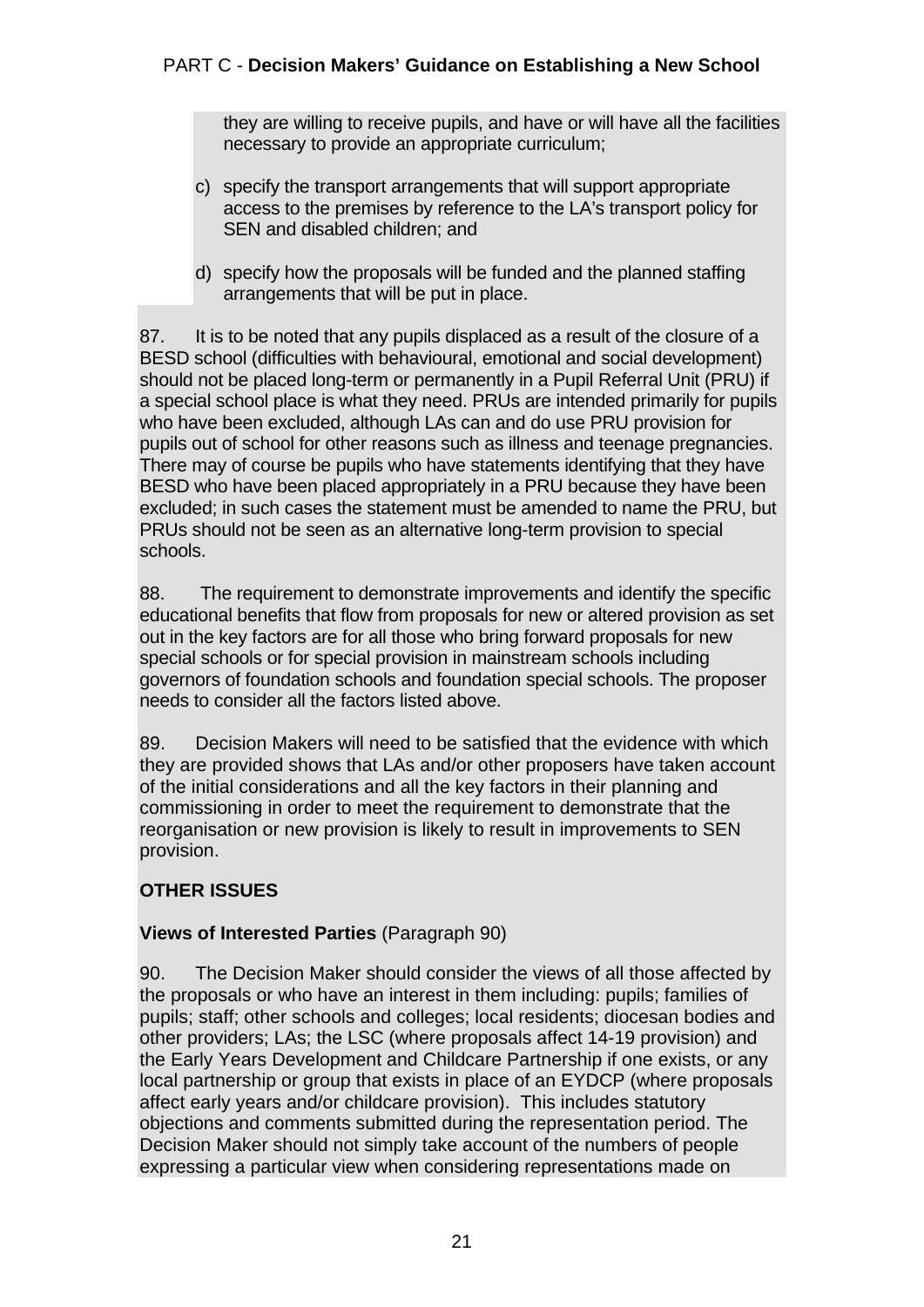proposals. Instead the Decision Maker should give the greatest weight to representations from those stakeholders likely to be most directly affected by the proposals, for example the parents of children who might be eligible to attend the new school.

#### **Types of Decision** (Paragraphs 91-94)

- 91. In considering a school competition the Decision Maker can decide to:
	- reject all of the proposals;
	- approve any of the proposals (e.g. they may decide to approve complementary proposals which together meet the need for the new school);
	- approve any of the proposals with a modification (e.g. the school opening date); or
	- approve any of the proposals subject to them meeting a specific condition (see paragraph 96 below).

92. The Decision Maker should consider whether the provision of a new school is a reasonable way in which the LA may discharge its duty to provide sufficient school places. The Decision Maker may reject all the proposals if he considers there is no need for a new school or if he considers that none of the proposals are appropriate.

93. Where the Decision Maker decides to approve proposals for an Academy in response to a competition, the approval will be subject to the Secretary of State signing the necessary funding agreement.

94. In considering other proposals for a new school that have not been subject to a competition the Decision Maker can decide to:

- reject the proposals;
- approve the proposals;
- approve the proposals with a modification (e.g. the school opening date); or
- approve the proposals subject to them meeting a specific condition (see paragraph 96 below).

#### **Conditional Approval** (Paragraphs 95-96)

95. The regulations provide for a conditional approval to be given where the Decision Maker is otherwise satisfied that the proposals can be approved, and approval can automatically follow an outstanding event. Conditional approval can only be granted in the limited circumstances specified in the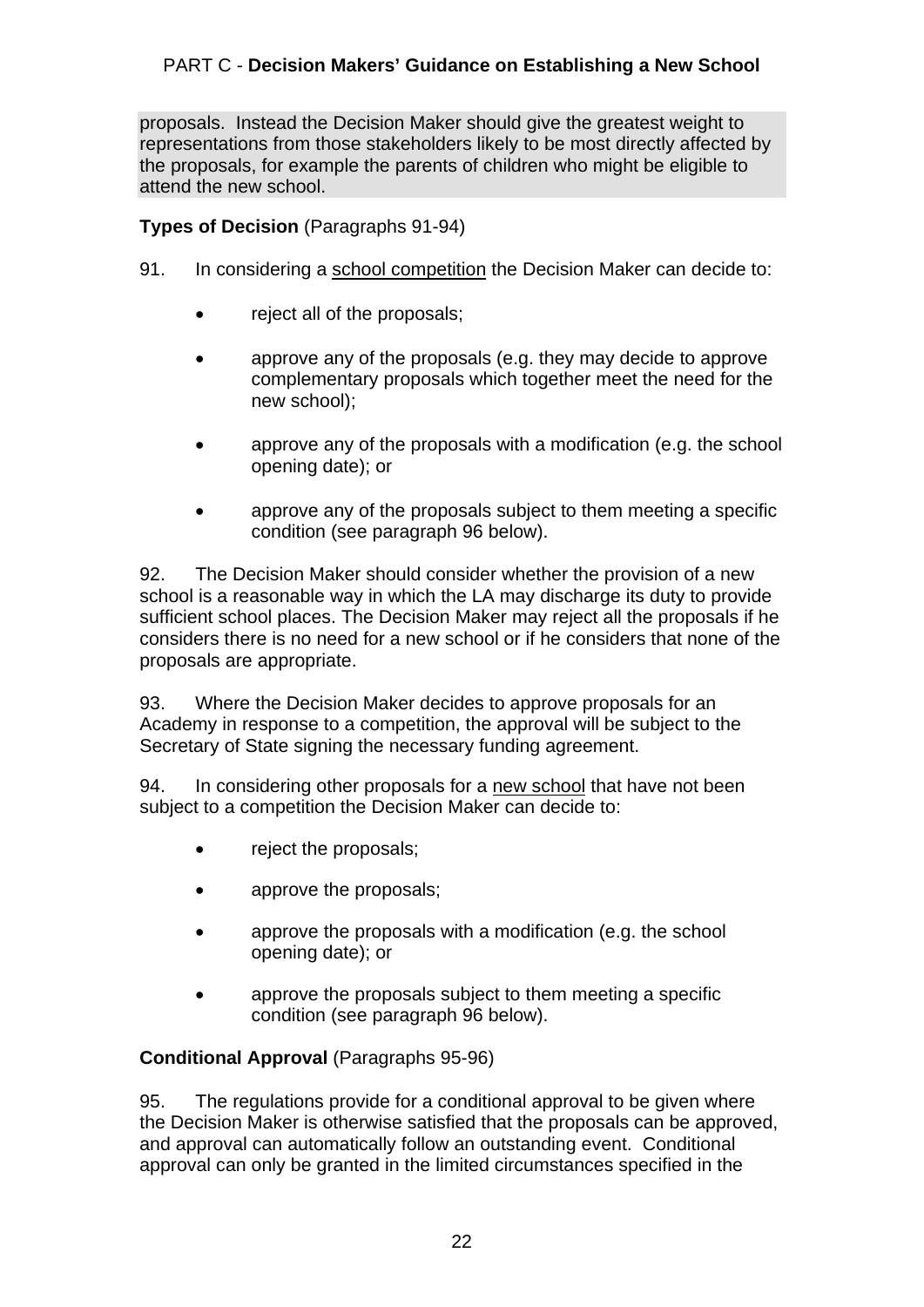regulations i.e. as follows:

a. the grant of planning permission under Part 3 of the Town and Country Planning Act 1990;

b. the acquisition of the site on which a new school is to be constructed;

c. the acquisition of playing fields to be provided for the school;

d. the securing of any necessary access to a site referred to in subparagraph (b) or playing fields referred to in sub-paragraph (c);

e. the private finance credit approval given by the DCSF following the entering into of a private finance contract by an LA or the approval by the DCSF of capital grant in an equivalent arrangement for voluntary aided schools;

f. the entering into an agreement for any necessary building project supported by the DCSF in connection with BSF programme;

g. the making of any scheme relating to any charity connected with the school;

h. the formation of any federation (within the meaning of section 24(2) of the 2002 Act) of which it is intended that the proposed school should form part, or the fulfilling of any other condition relating to the proposed school forming part of a federation;

i. the Secretary of State giving approval under regulation 5(4) of the Education (Foundation Body) (England) Regulations 2000 to an application that a foundation body shall be established and that the school shall form part of a group for which a foundation body shall act;

j. the Secretary of State making a declaration under regulation 22(3) of the Education (Foundation Body) (England) Regulations 2000 that the school should form part of a group for which a foundation body acts;

k. the agreement to any change to admission arrangements specified in the approval, relating to another school;

l. the establishment of any foundation meeting the requirements of section 23A of SSFA 1998;

m. the making of any agreement under section 482(1) of the 1996 Act for the establishment of an Academy;

ma. in the case of closure proposals, the agreement of the Secretary of State to extend or enlarge an existing Academy;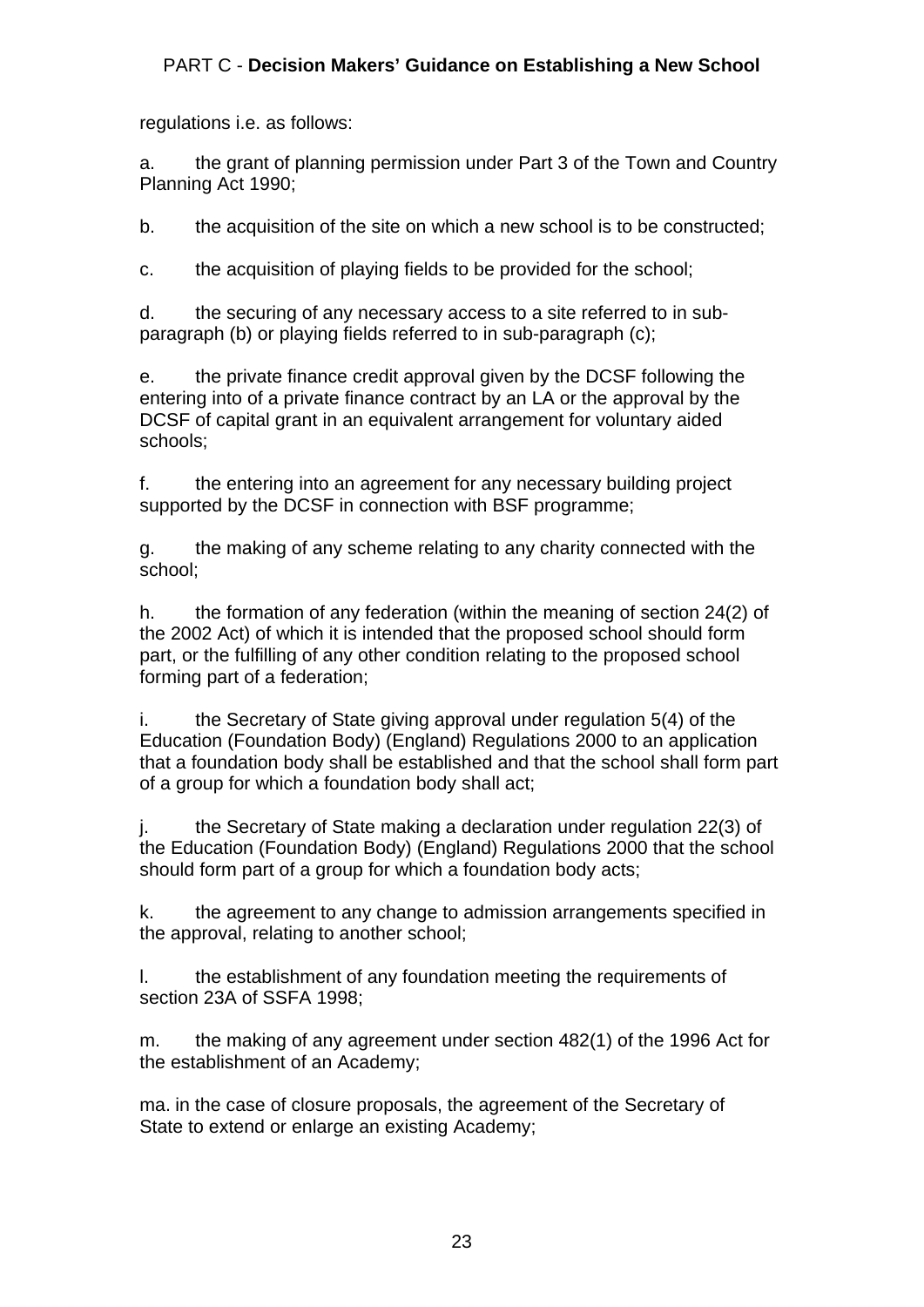n. in the case of proposals to establish a maintained school in place of an existing independent school, the securing of approval by the Secretary of State to relax the requirements of the Education (School Premises) Regulations 1999 as provided for by section 543 (1) of EA 1996;

o. in the case of proposals to establish any other maintained school, the securing of approval by the Secretary of State to relax the requirements of the Education (School Premises) Regulations 1999 in respect of school playing fields as provided for by section 543 (1) of EA 1996;

p. in the case of proposals whose funding is dependent upon capital receipts from the disposal of any school land or buildings, the securing of consent from the Secretary of State for the disposal as provided for by paragraph 2 of Schedule 35A to EA 1996 or section 77 of SSFA 1998, or determination in accordance with Schedule 22 to the SSFA 1998 as applicable;

q. in the case of proposals to establish a maintained school, the Secretary of State making a direction under section 90 of EA 2002 that the National Curriculum for England shall not apply or shall apply with modifications;

qa. in the case of closure proposals, the decision of the Secretary of State to establish a new further education college under section 16 of the Further and Higher Education Act 1992;and

r. where the proposals in question depend upon any of the events specified in paragraphs (a) to (qa) occurring by a specified date in relation to proposals relating to any other school or proposed school, the occurrence of such an event.

96. The Decision Maker **must** set a date by which the condition should be met but will be able to modify the date if the proposers confirm, before the date expires, that the condition will be met later than originally thought. The proposer should inform the Decision Maker and the Department (School Organisation & Competitions Unit, DCSF, Mowden Hall, Darlington, DL3 9BG) or by email to school.organisation@dcsf.gsi.gov.uk when a condition is modified or met. If a condition is not met by the date specified, the proposals should be referred back to the Decision Maker for fresh consideration.

## **Decisions** (Paragraphs 97-99)

97. All decisions **must** give reasons for the decision, irrespective of whether the proposals were rejected or approved, indicating the main factors/criteria for the decision.

98. A copy of all decisions **must** be forwarded to:

 the person or body who published the proposals or, in the case of school competitions, the person or body who submitted the proposals;